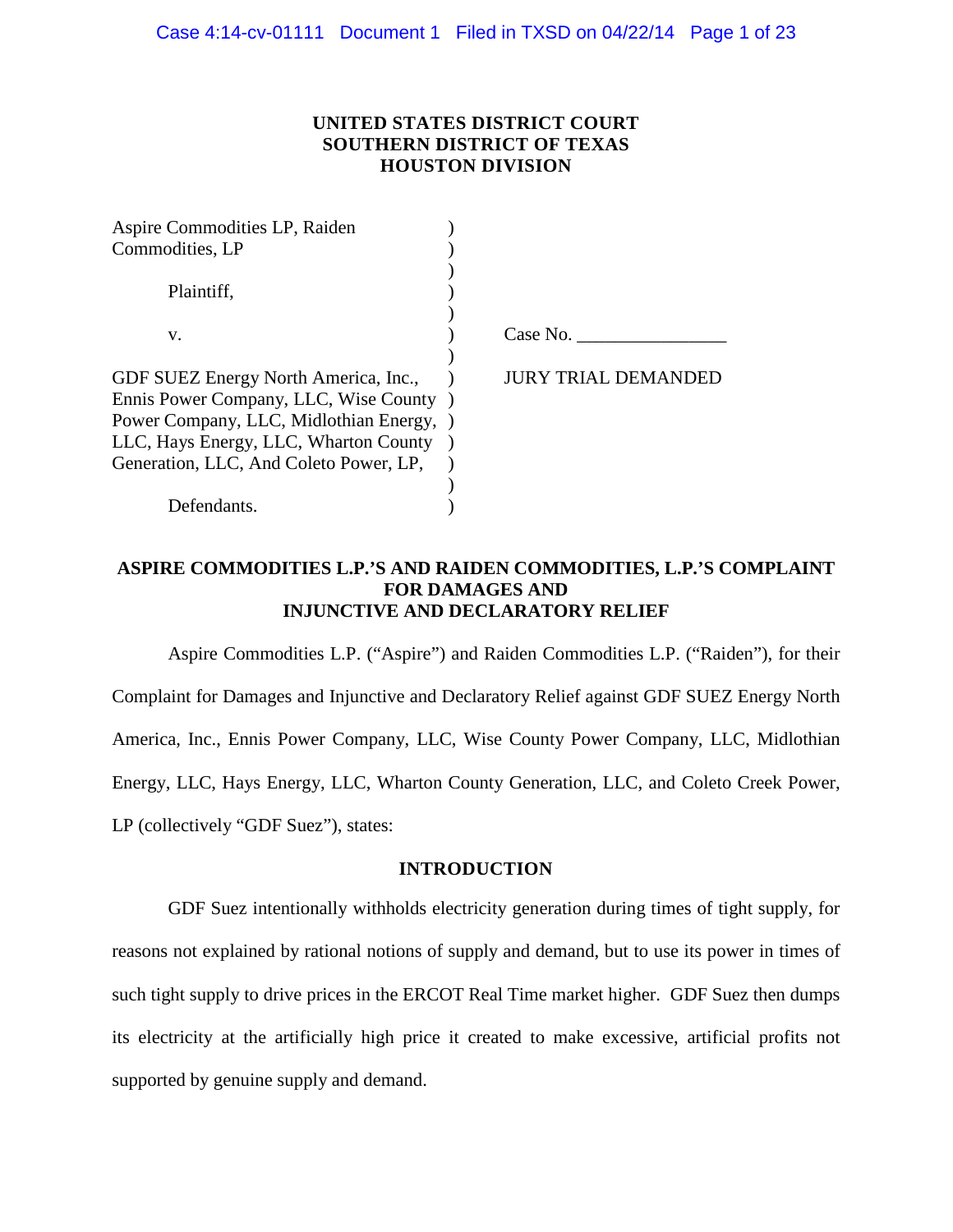### Case 4:14-cv-01111 Document 1 Filed in TXSD on 04/22/14 Page 2 of 23

GDF Suez's intentional withholding is also done to manipulate the price of electricity contracts on commodities markets, allowing GDF Suez to uniquely predict where the commodities markets will go on days of its intentional withholding, and allowing it a unique profit opportunity not available to the public.

GDF Suez's manipulation of the commodities market through its intentional withholding schemes violates the Commodities Exchange Act, which has caused damage to Aspire, Raiden and other similarly situated traders and damaged the general public by driving up electricity costs in Texas.

Aspire and Raiden are entitled to be compensated for the damages GDF Suez's intentional manipulation has caused them and GDF Suez's illegal actions should be permanently enjoined.

### **SUMMARY**

The Electric Reliability Council of Texas ("ERCOT") operates a Real-Time market for electricity that uses economic signals to manage the required balance between supply and demand in the Texas electricity grid. When supply is tight, market prices for generators' electricity is high to incent more production. When supply exceeds demand, prices are low.

When the market prices exceed a generator's marginal costs, the generator should be willing to generate energy and offer it to the grid at that price. A generator who chooses not to generate when market prices exceed its marginal costs irrationally foregoes the opportunity to make a profit and thus acts contrary to self-interest.

GDF Suez often intentionally withholds energy generation, through multiple schemes, in circumstances of tight supply and when the market price exceeds its marginal costs, sometimes when they significantly exceed GDF Suez's marginal costs. It does so with the specific intent to drive the market price higher and it has succeeded at doing so.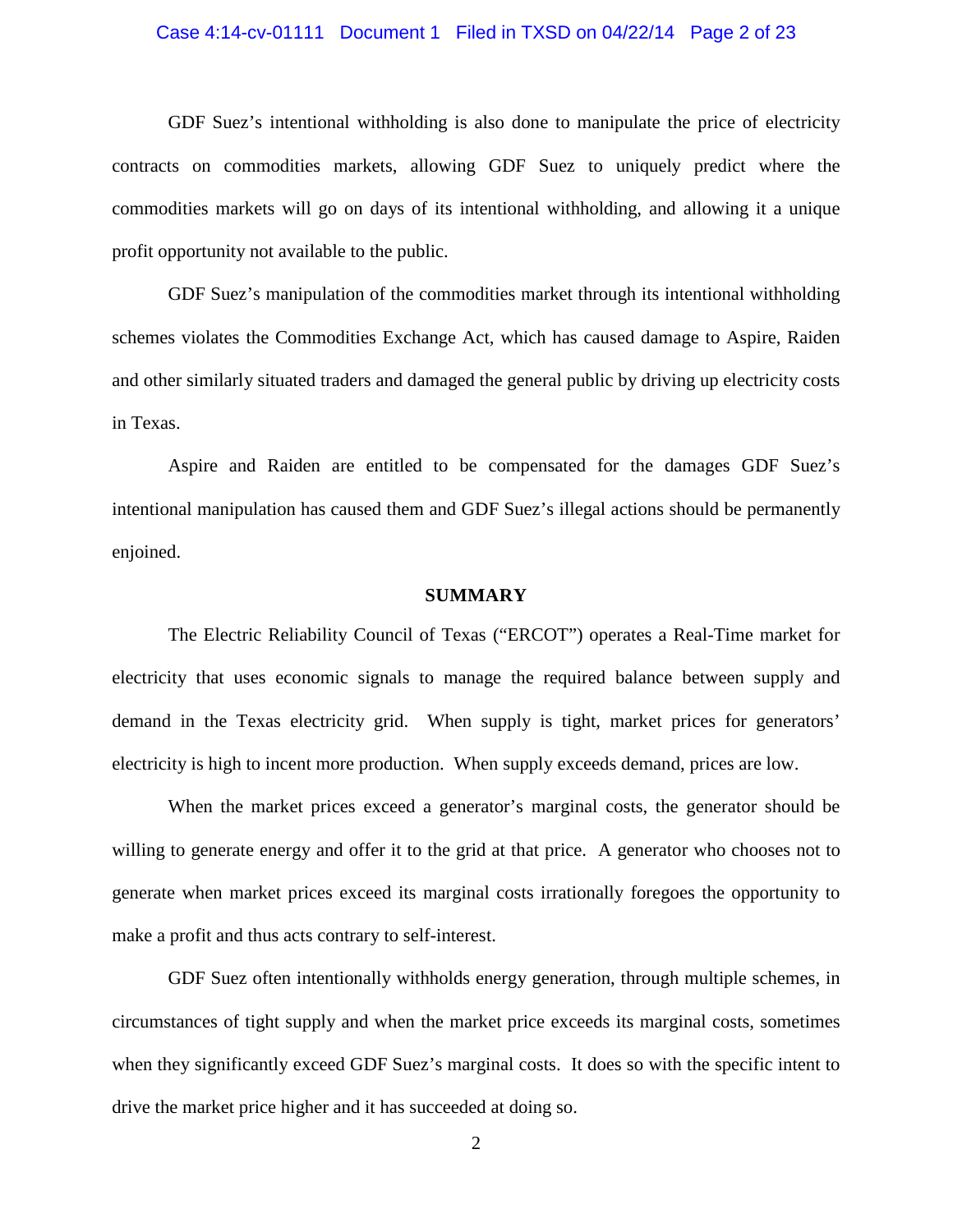### Case 4:14-cv-01111 Document 1 Filed in TXSD on 04/22/14 Page 3 of 23

GDF Suez intentionally withholds generation, and foregoes the profit it could make by generating, because it believes that it can create a sufficiently high artificial price so that its gains by offering generation at the artificial price it created will exceed the foregone profit.

Separately, GDF Suez knows that the market price for electricity in ERCOT drives the prices for electricity contracts on commodities markets. Thus, by intentionally withholding generation during times of tight supply and creating an artificially high ERCOT market price – at times only known to it – GDF Suez knows it will also create artificially high prices in commodities markets, which assures the value of its long positions on the commodities markets, allows GDF Suez to take long positions on the commodities markets knowing that prices will be high and/or otherwise presents advantageous hedging or speculation opportunities for GDF Suez. Its trading gains based on its manipulation of the ERCOT market price also explain its willingness not to generate electricity when the market price exceeds its marginal costs.

GDF Suez's withholding schemes allow GDF Suez to generate the certainty of profit for itself and at times of its choosing not known to the public. But, its machinations cause energy prices within ERCOT to be higher than they would be without its manipulation, which cause ratepayers to pay higher electricity bills than they would in the absence of GDF Suez's manipulation. Its actions also create artificial prices in the commodities markets, which cause uncertainty, volatility, higher prices, less liquidity and harm to traders like Aspire and Raiden.

GDF Suez should be ordered to compensate Aspire and Raiden for their losses and to stop its intentional manipulation of the commodities markets in violation of the CEA.

#### **JURISDICTION AND VENUE**

Plaintiffs' claims arise under the CEA, 7 U.S.C. 1 *et. seq*. Thus, this Court has federal question jurisdiction pursuant to 28 U.S.C. §1331 and it has ancillary jurisdiction pursuant to 28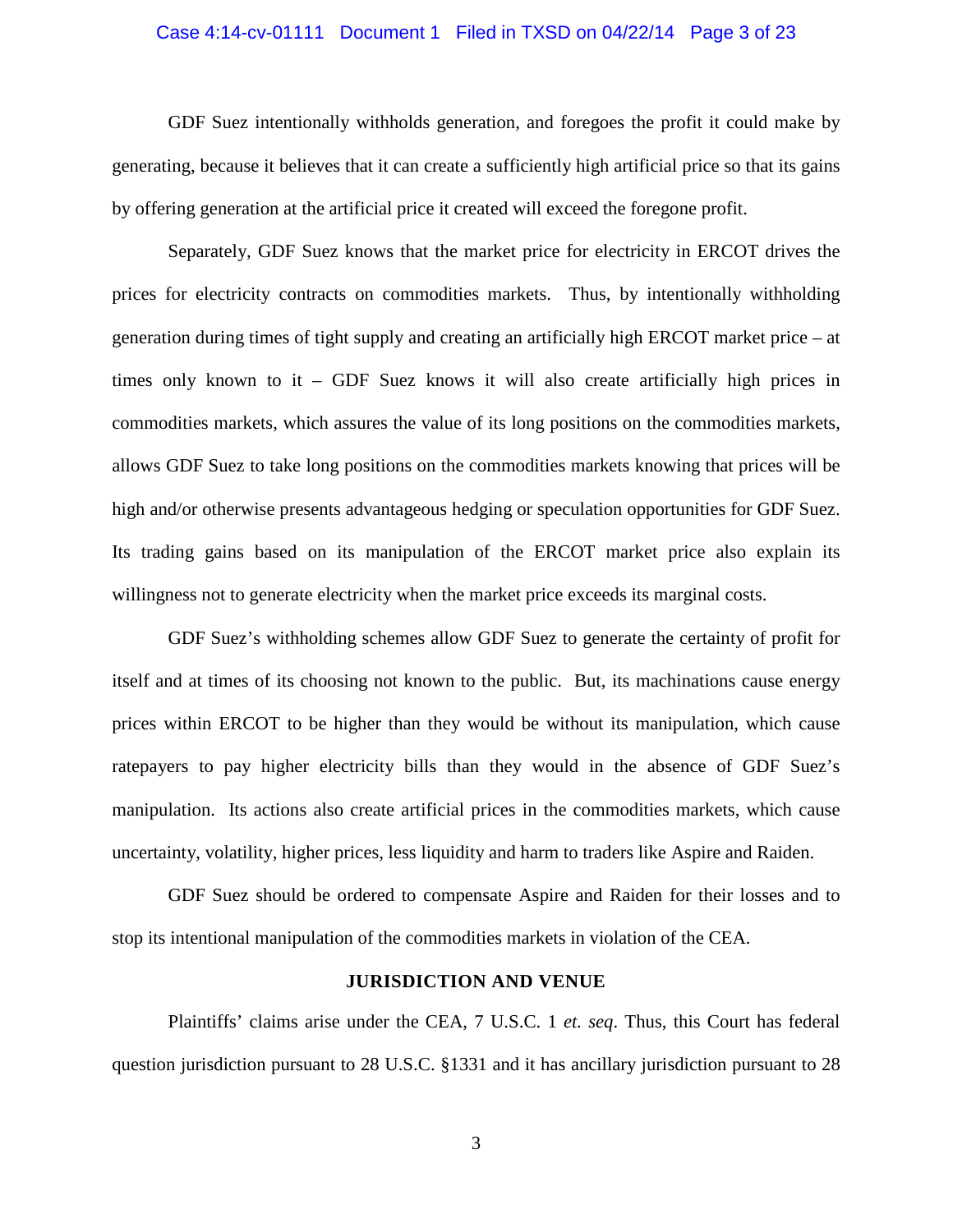### Case 4:14-cv-01111 Document 1 Filed in TXSD on 04/22/14 Page 4 of 23

U.S.C. §1367 over the included common law claims because they are so intertwined with Plaintiffs' claim under the CEA that they form part of the same case and controversy.

This Court is the proper venue for this claim pursuant to 28 U.S.C. § 1391 because the actions and schemes described herein, which violate the CEA, originate and are directed from GDF SUEZ Energy North America, Inc.'s office in Houston, Texas.

#### **FACTS**

## **The Basics of the ERCOT Markets**

1. ERCOT was the first independent system operator in the United States, created in 1996 to determine the dispatch of electricity within a designated geographic region.

2. The Public Utility Commission of Texas ("PUCT") is ERCOT's main regulator.

3. GDF SUEZ Energy North America, Inc. controls the electric generation within ERCOT of the following entities: Ennis Power Company, LLC, Wise County Power Company, LLC, Midlothian Energy, LLC, Hays Energy, LLC, Wharton County Generation, LLC, and Coleto Creek Power, LP.

4. ERCOT operates two separate but related markets: a Day-Ahead Market and a Real-Time Market. Since electricity is a "real time" commodity, no physical electricity can be exchanged prior to the moment of production and consumption. Hence the Day-Ahead Market is a forward market and the Real-Time Market is the physical market. The two primary purposes for the Day-Ahead Market are (1) to provide a mechanism whereby market participants can reduce their exposure to real time price volatility and, in so doing, (2) to create a mechanism through which market participants are incentivized to provide the dispatcher with accurate information about their expected behavior in the Real Time market. The more accurate the information the dispatcher receives prior to real time, the more reliable and cost effective will be the real time dispatch.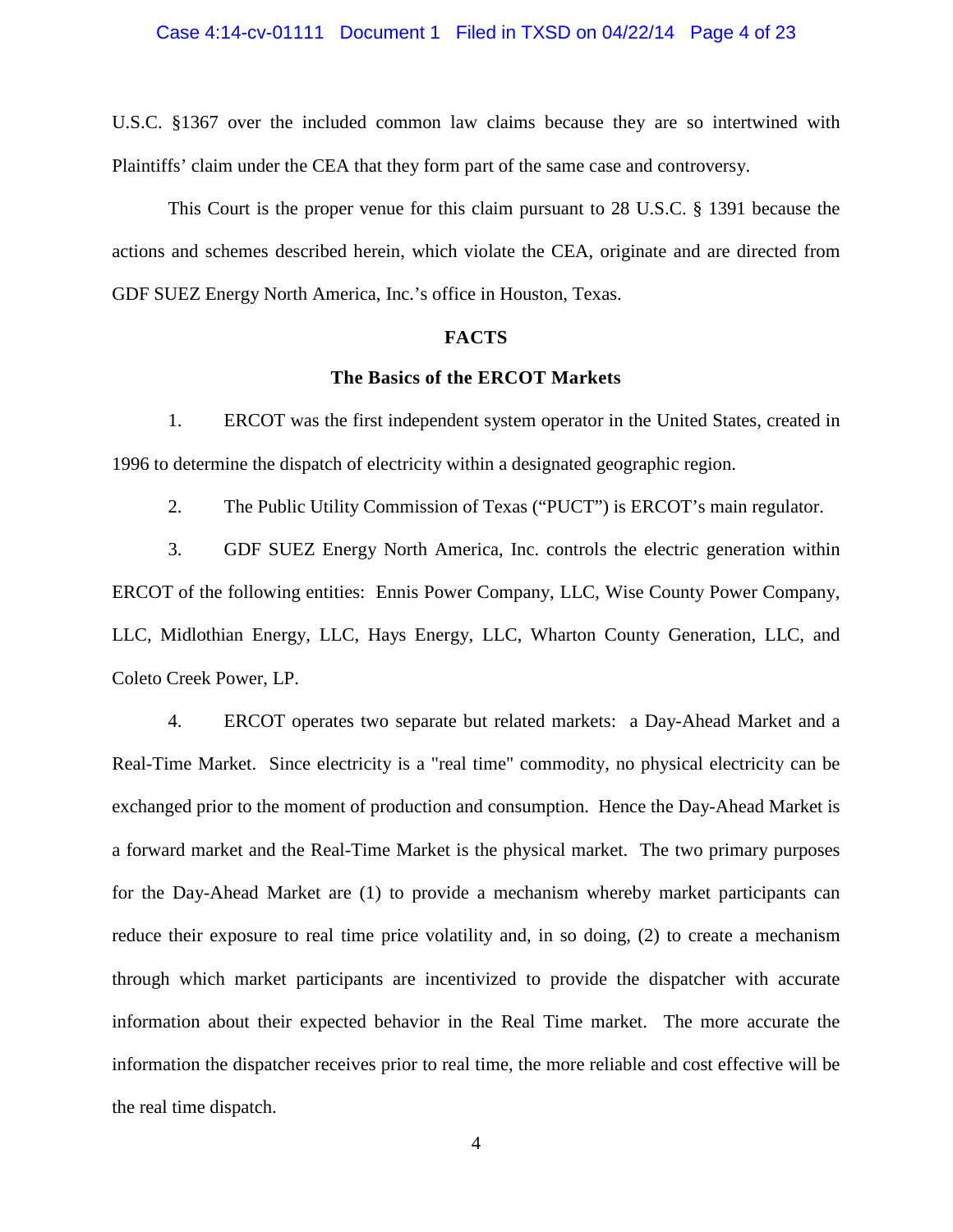### Case 4:14-cv-01111 Document 1 Filed in TXSD on 04/22/14 Page 5 of 23

5. ERCOT also allows "virtual trades," pursuant to which participants trade on differences between the Day Ahead market and the Real Time market.

6. In theory the results of the Day Ahead market provide a forecast of what market participants and ERCOT believe will happen during the operating day, i.e. the following day. To the extent the results from the Day Ahead market are good approximations of actual conditions, then ERCOT will not be required to intervene in the market. In contrast, to the extent that actual conditions are not consistent with the expectations and results of the Day Ahead market, then ERCOT, as the system operator, will be required to intervene in the market with the likely effect that prices will deviate between the markets. Indeed, one commonly used measure for how well the wholesale market is working is the degree of price convergence between the Day Ahead and Real Time markets.

7. At all times ERCOT must balance the supply of electricity with demand. It must also ensure that the system reliably delivers electricity, within the limits of the transmission lines. ERCOT uses economic signals sent by the "market price" for electricity, called the Locational Marginal Price ("LMP") to both balance the system and maintain its reliability. The LMP changes throughout the day, in five minute intervals, as real-time conditions of supply and demand (and other factors such as transmission congestion) change. As a general matter, when supply is low relative to demand, the LMP is high to incent more generation. When supply is low relative to demand, the LMP is low to incent less energy generation.

8. Generators, like GDF Suez, offer energy to the ERCOT grid in price/quantity tandems. They tell ERCOT the amount of energy they are willing to generate and sell at a particular price. These are called offer curves, because generators are willing to offer more energy at higher LMP prices and less energy at lower LMP prices. ERCOT takes the generator's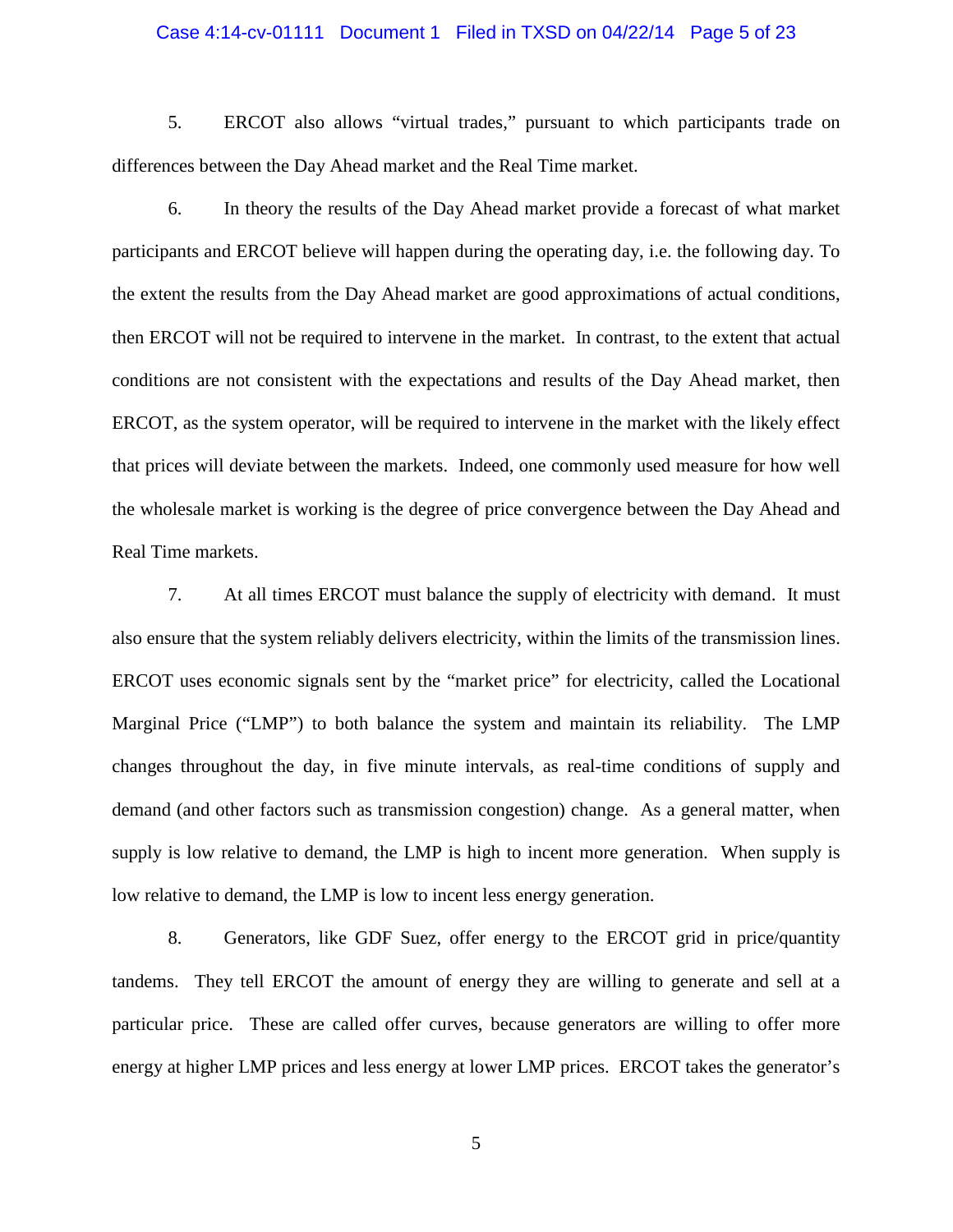### Case 4:14-cv-01111 Document 1 Filed in TXSD on 04/22/14 Page 6 of 23

energy if it is offered at a price below the then-existing LMP. For example, if a generator offers 30 MW at an LMP of \$50 per MWh, ERCOT will dispatch the generator's energy only if the LMP is at or above \$50 per MWh.

9. A generator can thus effectively prevent dispatch of its energy by pricing it above the LMP. If that generator's energy is needed, such as when supply is tight, ERCOT will increase the LMP to attract and capture the needed energy, offered only at that higher LMP.

10. ERCOT has set a maximum LMP price of \$5,000 per MWh, which is much higher than the LMP caps for other independent system operators. In addition to balancing the supply and demand of electricity, because ERCOT is an Energy-Only market, the LMP also provides economic signals and incentives for investment in new generation resources. That is, unlike most other independent system operators, ERCOT wants to provide generators a sufficient net return on their investment through the LMP so that generators are incented to invest in additional generation.

11. ERCOT relies upon generators acting rationally in response to the market's economic signal in order to maintain system balance and reliability. One such assumption is that generators will produce energy when the LMP exceeds their marginal costs of such production. PUCT's substantive rules and the Texas Public Utilities Regulatory Act make withholding of energy a prohibited act if that generator has "market power." *See* PURA § 39.157; P.U.C. Subst.  $R.25.503(g)(7)$ . The prices at which a generator offers energy to the grid may be evidence that the generator is withholding production. According to PUCT, "prices offered by a generation entity with market power may be a factor in determining whether the entity has withheld production. A generation entity with market power that prices its services substantially above its marginal cost may be found to be withholding production[.]" P.U.C. Subst. R.25.504(d).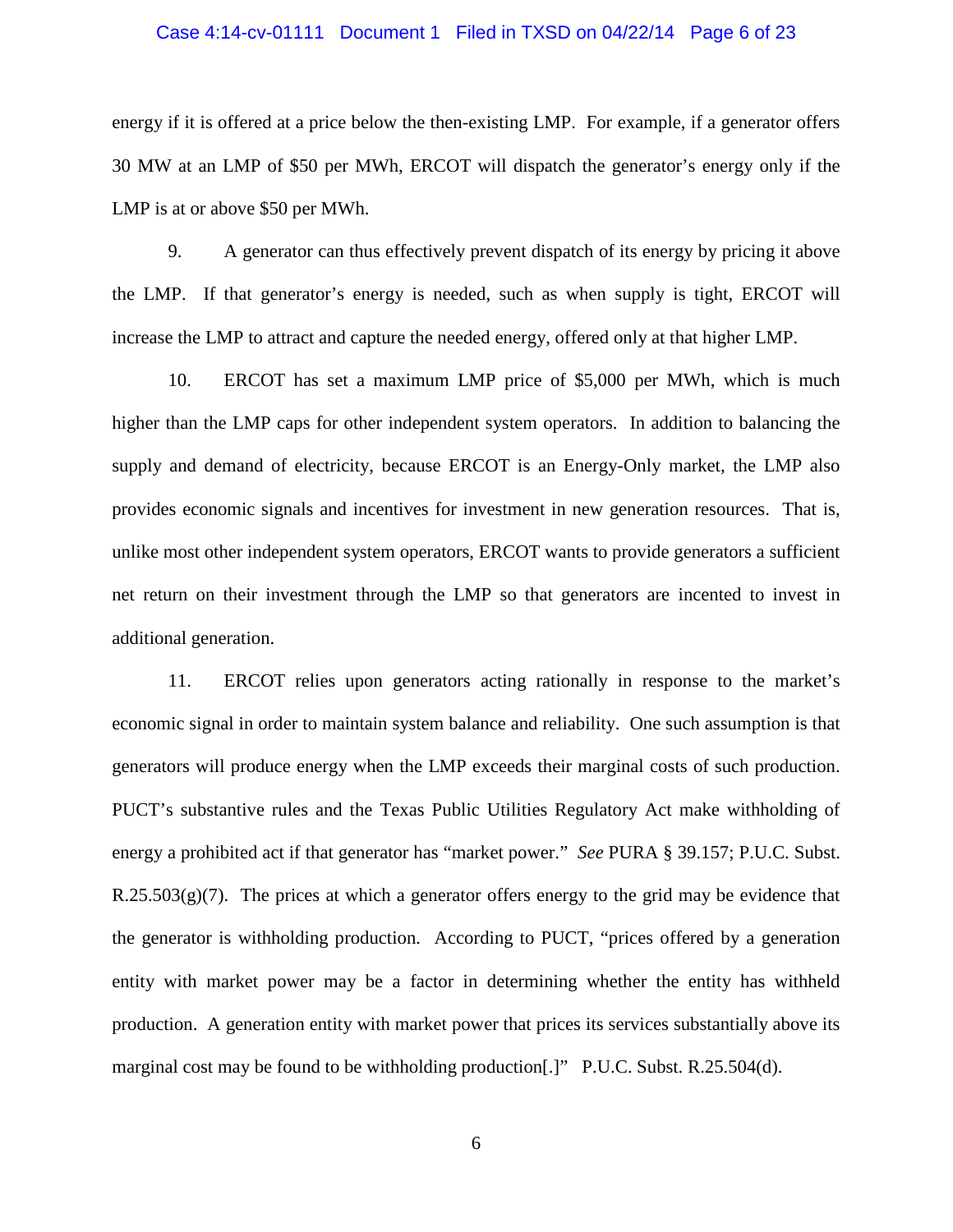#### Case 4:14-cv-01111 Document 1 Filed in TXSD on 04/22/14 Page 7 of 23

12. PUCT has, however, stated, likely to ease its oversight functions or to provide smaller generators with greater net returns, that generators who control less than 5% of systemwide generation capacity do not have market power. PUCT's rules thus holds that a generator with than 5% of system-wide generation capacity – a "small fish" – cannot affect LMP prices through its supply or withholding of energy and cannot abuse market power by such withholding. *See* P.U.C. Subst. R.25.504(c). Thus, PUCT does not attempt to regulate the generation machinations of such "small fish." Within ERCOT "small fish" swim free of PUCT's oversight with regard to energy generation or withholding of energy generation, even intentional withholding of energy generation to artificially drive LMPs higher. Potomac Economics, an agent of PUCT and its independent Market Monitor, summarized PUCT's "small fish" rule, stating that according to PUCT "market participants controlling less than five percent of the capacity in ERCOT by definition do not possess ERCOT-wide market power under the PUCT rules. Hence, these participants can submit very high-priced offers that, per the PUCT rule, will not be deemed to be an exercise of market power."

13. GDF Suez controls just less than 5% of the electricity generation within ERCOT and therefore PUCT considers it a "small fish". PUCT does not attempt to regulate GDF Suez's generation decisions. It swims free.

14. GDF Suez's freedom from PUCT's oversight has been memorialized in a "Voluntary Mitigation Plan" with PUCT. As long as GDF Suez adheres to the terms of its plan, that plan "provides GDF SUEZ an absolute defense against an allegation pursuant to PURA §  $39.157(a)$  and P.U.C. Subst. R.25.503(g)(7) of an abuse of market power through economic withholding[.]"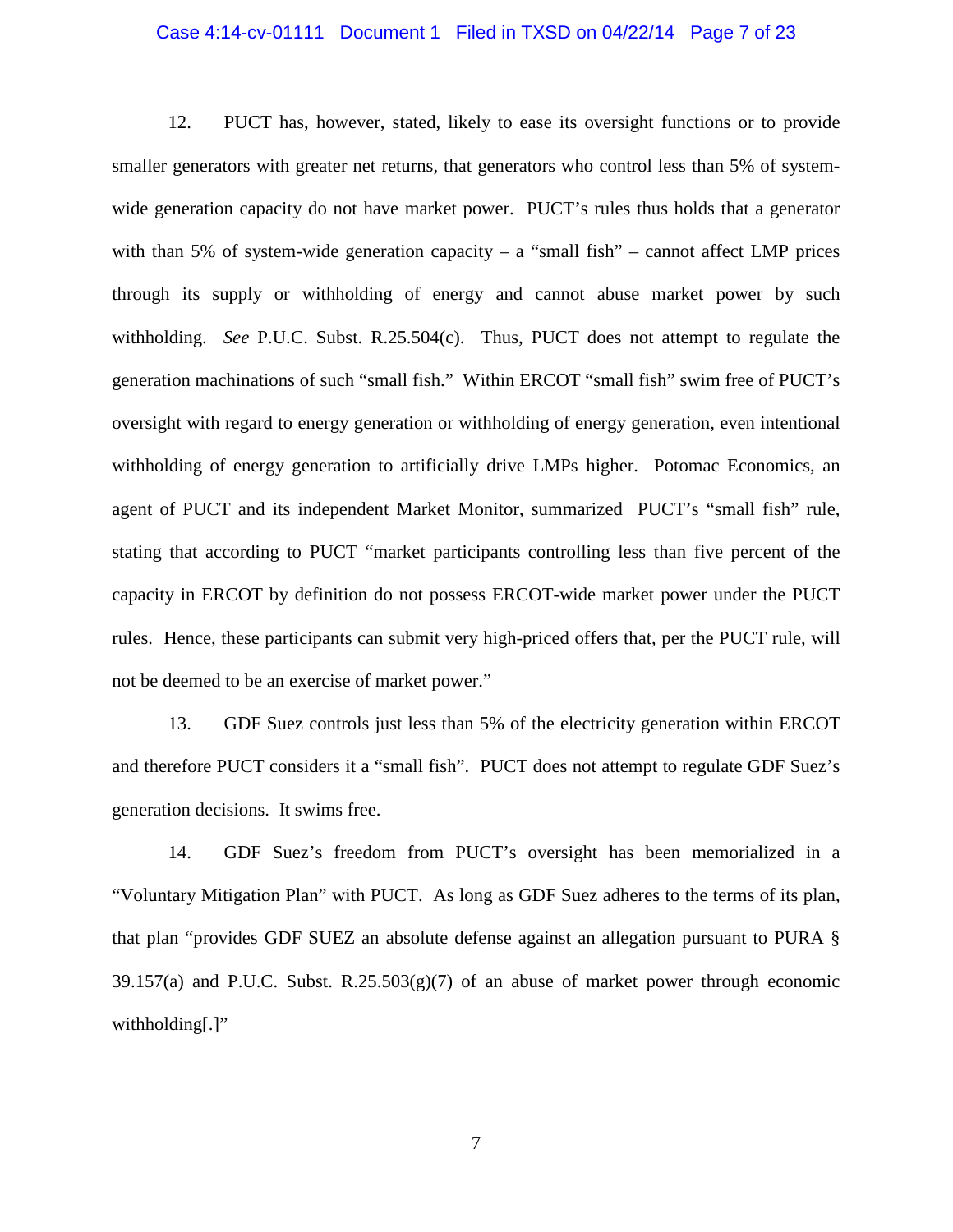#### Case 4:14-cv-01111 Document 1 Filed in TXSD on 04/22/14 Page 8 of 23

15. PUCT's conclusion that generators controlling less than 5% of generation capacity within ERCOT cannot affect LMP prices through withholding energy production is simply wrong. During times when there is barely sufficient supply to meet demand, the withdrawal of even a small amount of energy can cause LMPs to increase dramatically, even up to the \$5,000 cap.

16. Potomac Economics agrees that despite ERCOT's assumption that "small fish" lack economic power, "small fish," in reality, can exert power to affect LMP prices. In its State of the Market Report for 2012, Potomac Economics recognized, "[a]lthough 5 percent of total ERCOT capacity may seem like a small amount, the potential market impacts of a market participant whose size is just under the 5 percent threshold choosing to exercise flexibility and offering a significant portion of their fleet at very high prices could be large." Potomac Economics noted that "[t]here were 450 hours over [2011 and 2012] with less than 4,000 MW of surplus capacity . . . During these times a large 'small fish' would be pivotal and able through their offers to increase the market clearing price, potentially [driving it] as high as the systemwide offer cap."

17. GDF Suez has done exactly that. During times of tight supply, through different schemes, it intentionally withholds otherwise available generation to drive LMPs to artificially high levels, even to the \$5,000 cap.

### **GDF Suez's Economic Withholding Creates Artificially High Prices**

18. One scheme that GDF Suez has employed is called "economic withholding." During times of tight supply and when the LMP already exceeds GDF Suez's marginal costs, GDF Suez will shift its offer curve upward, above the then-existing LMP. By doing so, it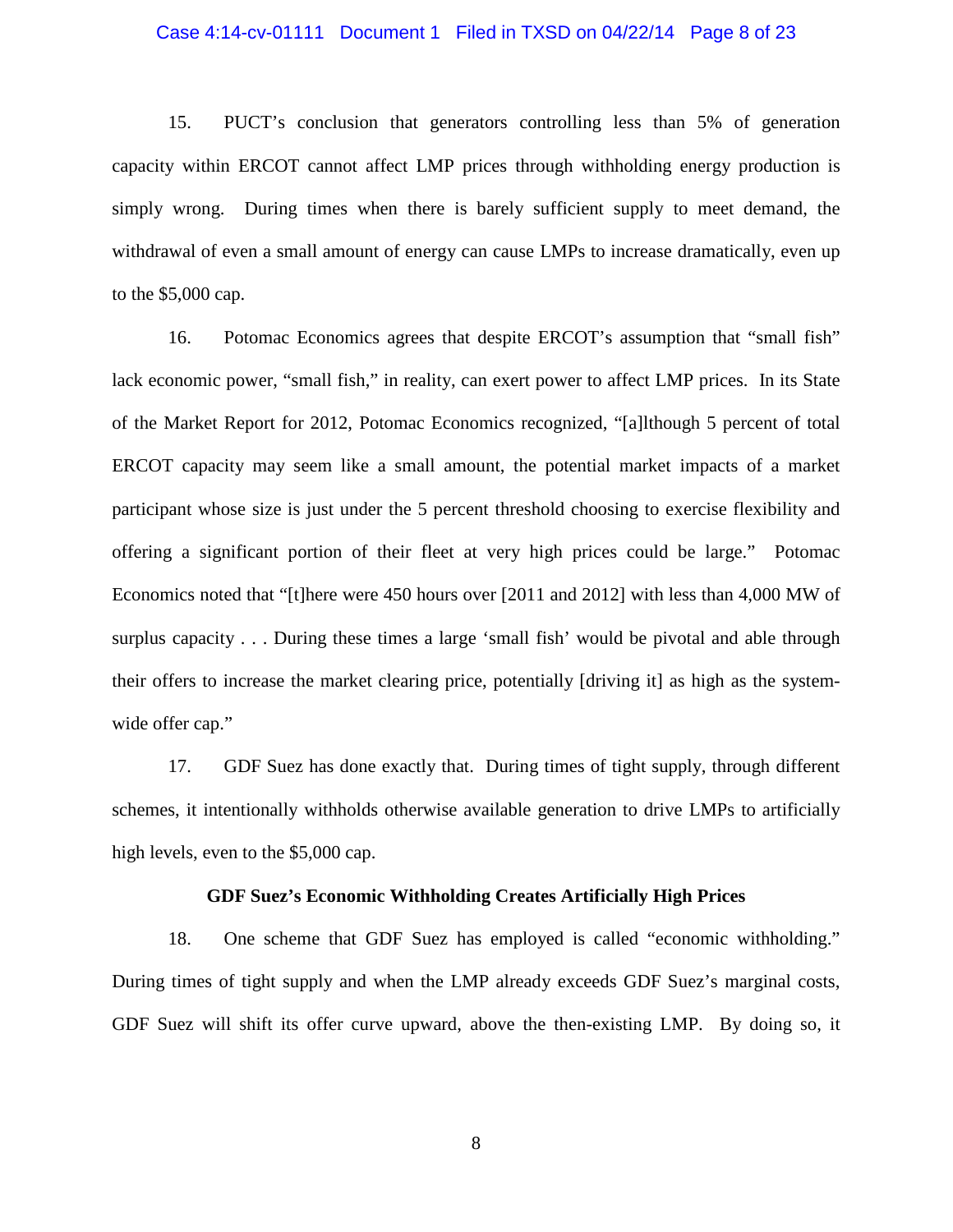#### Case 4:14-cv-01111 Document 1 Filed in TXSD on 04/22/14 Page 9 of 23

prevents its energy from being dispatched, removes its generation from an already tight supply and causes ERCOT to raise the LMP in order to gain additional generation.

19. July 3, 2013, provides a good example of GDF Suez's economic withholding.

20. Throughout the day on July 3rd, the data provided by ERCOT indicated that during the time period when demand was highest for the day, there would barely be enough supply to meet that demand. In other words, ERCOT's data showed that scheduled/available generation would be just enough to cover its demand forecast. The implication from this information was that if there were any disturbances for either forecasted generation or forecasted load, prices could quickly rise.

21. In the face of this fragile/tight situation, GDF Suez responded by changing its offer curve upward at hour 1600. Specifically, GDF Suez changed its offer curves by offering a substantial part of capacity of each plant at the offer cap price of \$5,000. From the perspective of the software ERCOT uses to dispatch the system, the effect of GDF Suez's change in the offer curve is to move lower priced generation to the upper end of the supply curve, i.e. a block of GDF Suez's available megawatts was moved from lower price to (near) the maximum price. The dispatch software - which has an objective of minimizing the total cost of production responds by decreasing the output of these now high priced units of GDF Suez: their generating facilities were ramped down by an aggregate of 769 MW.

22. So, in the midst of a situation where supply may not be adequate to cover demand and LMP prices already exceeded GDF Suez's marginal costs, GDF Suez changed its offer curve and raised the price of its generation. At the time, GDF Suez's action was only known to it and not to other market participants. Consequently, other similar generation units can simply not foresee such a fundamental change in pricing, and are therefore unable to respond in a timely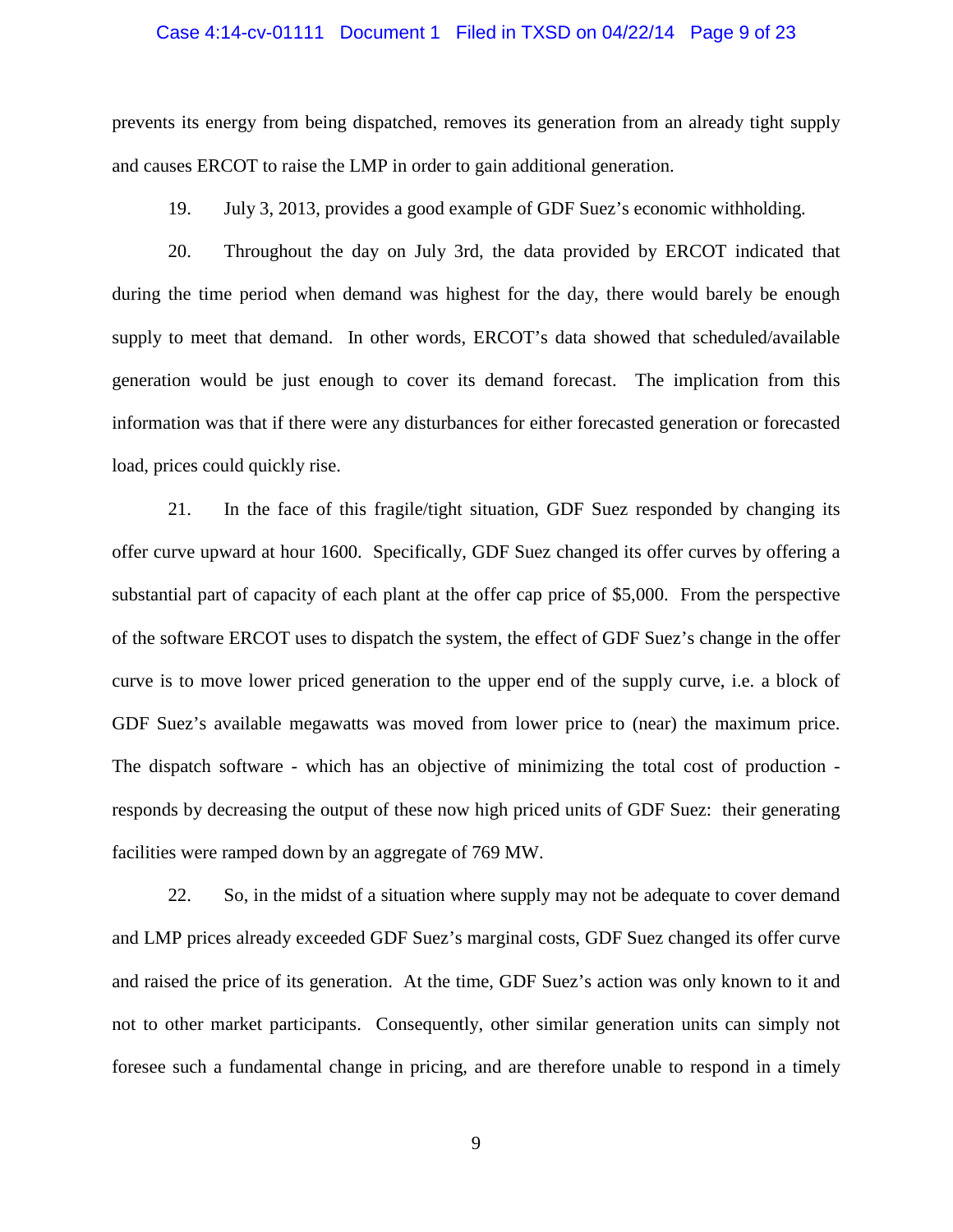## Case 4:14-cv-01111 Document 1 Filed in TXSD on 04/22/14 Page 10 of 23

manner. Furthermore, ERCOT's prohibition on economic or physical withholding of energy by those with market power virtually assures that GDF Suez's strategy will be effective. GDF Suez knows that when LMP exceeds marginal costs, other generators will be producing at their capacity. Thus, there is not excessive capacity that can come on line quickly when GDF Suez shifts its offer curve and eliminates its production from the market.

23. From public information provided by ERCOT 60 days after the fact, the effect of GDF Suez's actions can be identified for the GDF Suez generation units:

| Plant      | MW sold in the | Real Time    | <b>Real Time</b>   | Difference |
|------------|----------------|--------------|--------------------|------------|
|            | <b>DAM</b>     | Output as of | <b>Output From</b> |            |
|            |                | 1545         | $1600 - 1700$      |            |
| Coleto     | 650            | 650          | 449                | $-201$     |
| Hays       | 592            | 607          | 515                | $-92$      |
| Midlothian | 1017           | 1070         | 855                | $-215$     |
| Wise       | 672            | 655          | 394                | $-261$     |

24. If a generator does not sell in the Real Time market the amount of energy it sold in the Day Ahead Market, the generator must purchase the shortfall at the Real Time prices. On July 3, through the intentional ramping down of 769MW, GDF Suez intentionally created a short position for the company in the relevant time period since it did not generate the amount that it had contracted to sell in the Day-Ahead Market. The company voluntarily created a short position for itself during the time period when it was most likely that prices would potentially reach their highest level for the day. Moreover, the output from the plants was not unavailable during this time period; their generation had simply been repriced. The Real-Time Market prices reflected the effect of this re-priced generation:

| Time period | <b>Real Time</b> |
|-------------|------------------|
|             | Market           |
|             | Prices           |
| 1555        | \$66.71          |
| 1600        | \$758.98         |
| 1605        | \$265.82         |
| 1610        | \$120.00         |
| 1615        | \$61.10          |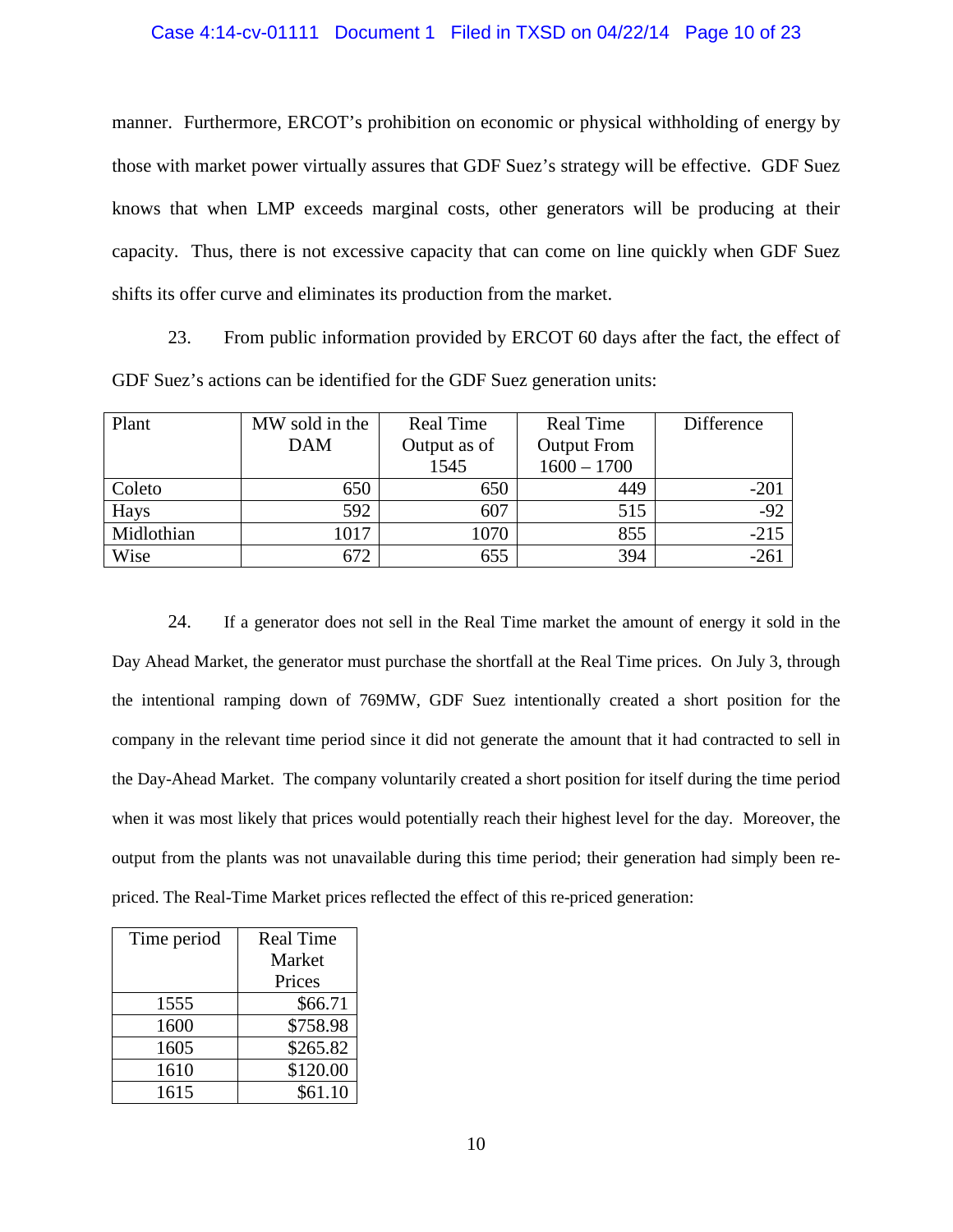### Case 4:14-cv-01111 Document 1 Filed in TXSD on 04/22/14 Page 11 of 23

25. There is no rational explanation for GDF Suez's decision to voluntarily expose itself to a potential loss of over \$3.5 million for each hour unless they stood to gain more than that amount through some other means.

26. Starting at hour 17:00, GDF SUEZ returned the offer curves to their original values, and all plants were ramped back up to their original output levels. The result was that Real-Time Market prices in ERCOT dropped substantially as shown in the following table:

| Time period | <b>Real Time</b> |
|-------------|------------------|
|             | Market           |
|             | Prices           |
| 1655        | \$52.94          |
| 1700        | \$41.07          |
| 1705        | \$39.76          |

27. GDF Suez did the same thing on July 23, 2013. It changed its offer curves during the time period  $15:00 - 16:45$ , by pricing a significant portion of each unit at \$4,900/MWh instead of its marginal generation cost. The result, again, was that significant megawatts (in total 1,076 MW) did not get dispatched at a time of tight supply. The immediate result at 15:00 was several high LMP prints, as ERCOT needed to call on quick-start units to compensate for the ramping down of the units of GDF Suez as shown below:

| Date/Time       | Load (MW) | $LMP$ ( $MWh$ ) |
|-----------------|-----------|-----------------|
| 7/23/2013 14:45 | 61,374.00 | 44.28           |
| 7/23/2013 14:50 | 61,374.00 | 44.13           |
| 7/23/2013 14:55 | 61,588.00 | 49.20           |
| 7/23/2013 15:00 | 61,760.00 | 822.11          |
| 7/23/2013 15:05 | 61,992.00 | 826.40          |
| 7/23/2013 15:10 | 61,841.00 | 831.10          |
| 7/23/2013 15:15 | 62,059.00 | 62.59           |
| 7/23/2013 15:20 | 62,059.00 | 120.05          |
| 7/23/2013 15:25 | 62,372.00 | 66.24           |
| 7/23/2013 15:30 | 62,566.00 | 57.48           |
| 7/23/2013 15:35 | 62,650.00 | 46.88           |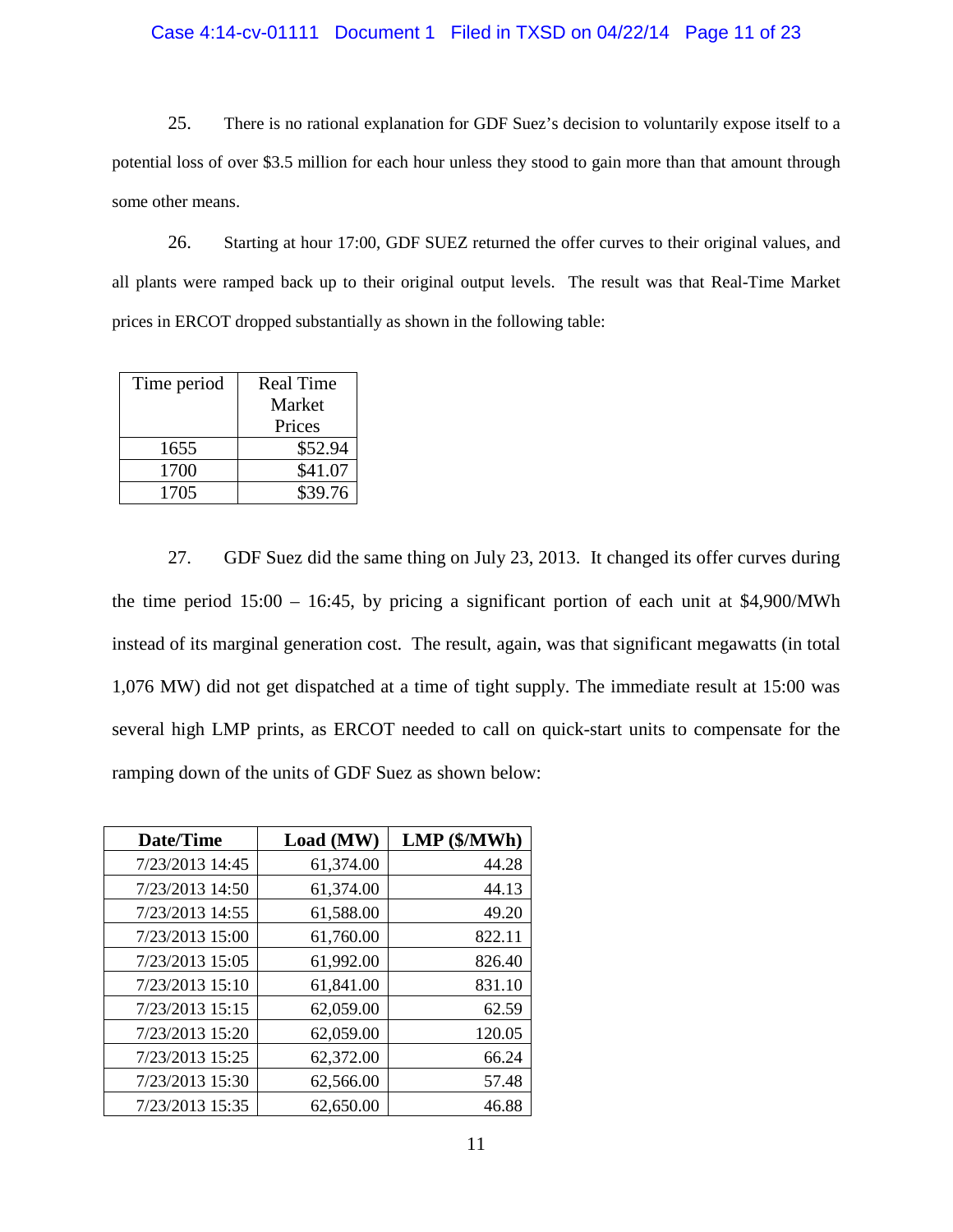# Case 4:14-cv-01111 Document 1 Filed in TXSD on 04/22/14 Page 12 of 23

| 7/23/2013 15:40 | 62,650.00 |       |
|-----------------|-----------|-------|
| 7/23/2013 15:45 | 62.682.00 | 48.97 |

28. As on July 3, there was no rational economic reason for GDF Suez to change its offer curve, given that the LMP exceeded its marginal costs at the time it changed its offer curves, other than an intent to drive the LMPs to artificially high levels.

29. The industry periodical, Platts Megawatt Daily, has identified GDF Suez's

economic withholding and its effect on the LMP. It found:

A Platts analysis of generation offer curves over nine separate days [in the summer of 2013] shows that on each of these days, GDF Suez raised the price on about 564 to 1,332 MW of electricity, across ERCOT, to between \$4,900 and \$5,000/MWh, which is the system-wide offer cap. These price hikes were during the late afternoon typically between 4 and 5 p.m. and lasted at least an hour.

\*\*\*

In the hour before the GDF Suez generators collectively hiked their prices to near the system-wide offer cap, system-wide real time clearing prices ranges between \$42.69 and \$107.96.

In the periods during which between 564 and 1,332 MW of GDF Suez power was offered near the system-wide cap, system wide real-time clearing prices ranged between \$45.52 and \$4,900.

One of those days was September 3, when real-time power prices across ERCOT rose from about \$50/MWh to about \$4,900/MWh, which ERCOT said occurred because a 609-MW plant tripped off-line at about 4:45 p.m. But beginning at 4 p.m. and continuing to 5:45 p.m. on that date, GDF Suez raised the price on 564 MW of its generation to between \$4,900 and \$5,000/MWh.

During the nine days when GDF Suez engaged in similar pricing, in the hour after these generators collectively returned their prices to near the market-clearing price, system-wide real time clearing prices ranged between \$39.80 and \$81.89.

30. Potomac Economics, ERCOT's independent market monitor, has agreed that

GDF Suez's re-pricing of its offer curve is "economic withholding" of its energy generation.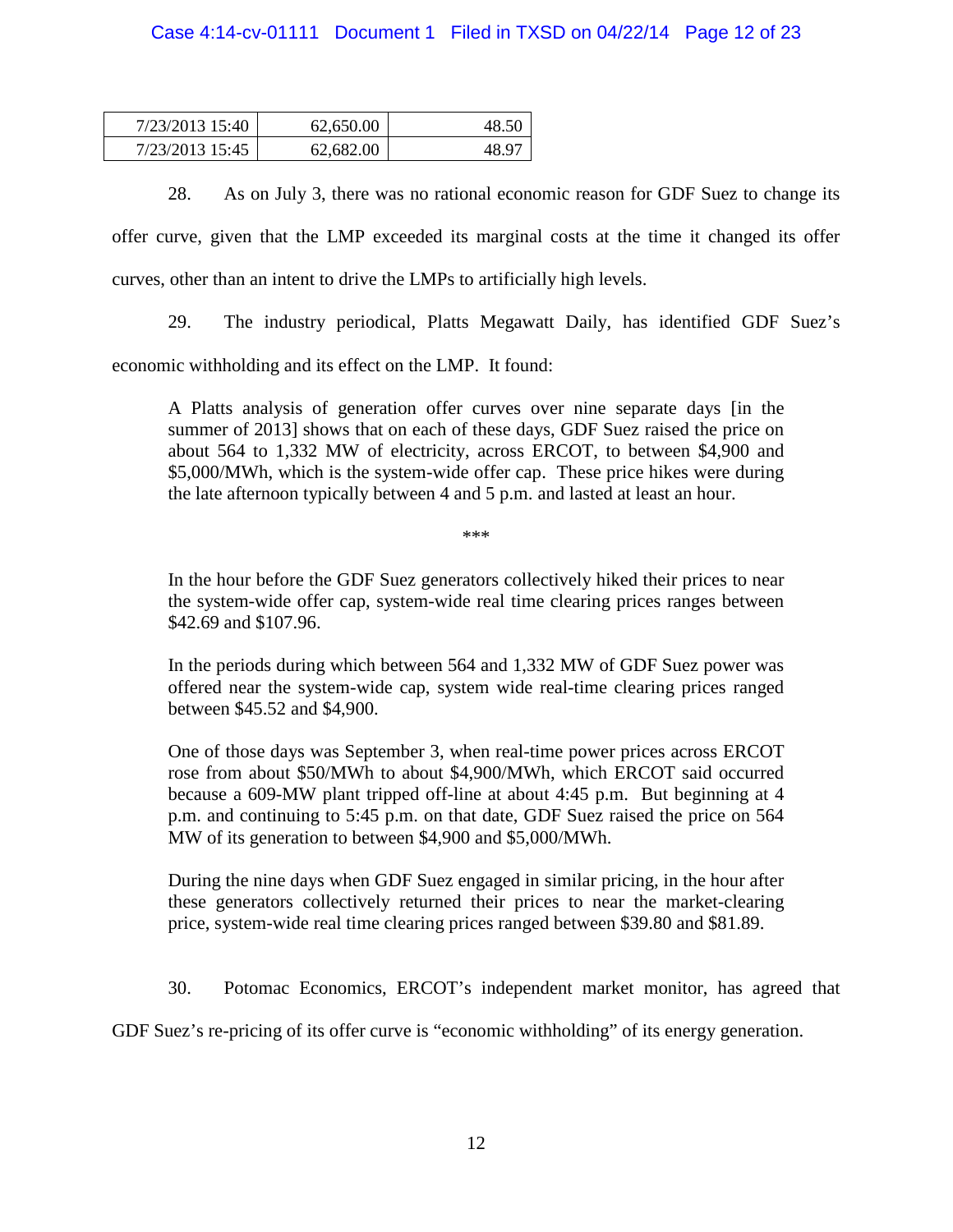#### Case 4:14-cv-01111 Document 1 Filed in TXSD on 04/22/14 Page 13 of 23

31. The above examples of GDF Suez's economic withholding are just that – examples of one scheme GDF Suez regularly employs to manipulate the LMPs in the ERCOT Real Time market.

### **GDF Suez's Physical Withholding Creates Artificially High Prices**

32. GDF Suez removes its generation units from the grid by designating them as either "OFF" or "EMR" to ERCOT. Either designation removes the unit from ERCOT's consideration of the available generation.

33. GDF Suez's use of the OFF or EMR designations is not related to any physical need to have its units removed from generation, but from an incentive to artificially limit the supply of electricity to the ERCOT system and artificially create scarcity in order to artificially drive the LMP up.

34. On October 1, 2013, GDF Suez physically withheld available energy. For reasons not connected to any physical outage, repairs or other legitimate reason, for either part of or the whole day, GDF Suez designated Hays Energy units  $2 \& 3$  as EMR; it designated Midlothian 1 & 2 as OFF; it designated Midlothian unit 3 as OFF; and Midlothian unit 4 as EMR. The result was predictable. The artificial scarcity GDF Suez created drove the LMP up.

35. GDF Suez employed the same strategy on November 22, 2013. It designated Hays Energy units 2 & 3 as EMR and Midlothian 4 as OFF for no physical reason. Once again, the artificial scarcity GDF Suez created had its intended effect, the LMPs rose to artificially high levels.

36. Again, the above are mere example's GDF Suez's regular and repeated strategy of physical withholding of energy to create an artificially high LMPs.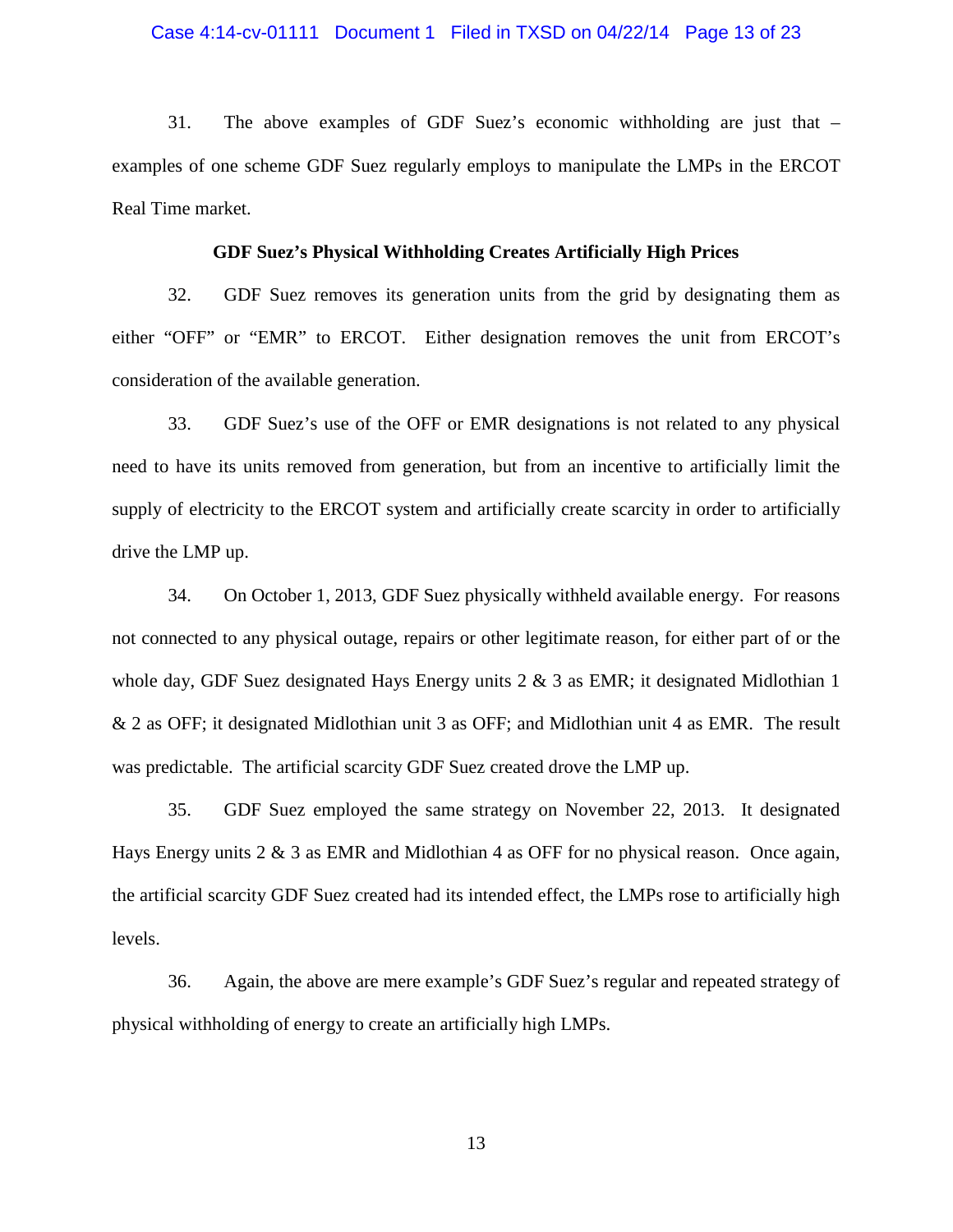### Case 4:14-cv-01111 Document 1 Filed in TXSD on 04/22/14 Page 14 of 23

### **GDF Suez's Withholding Creates Artificially High Prices on Commodities Markets**

37. It is common knowledge in the industry that the LMP prices of electricity in the ERCOT Real Time market affect the price of electricity contracts on commodities markets such as the InterContinentalExchange ("ICE").

38. According to Potomac Economics, "prices in the real-time energy market are very important because they set the expectations for prices in the forward markets where most transactions take place. Unless there are barriers preventing arbitrage of the prices between the spot and forward markets, the prices in the forward market should be directly related to the prices in the spot market." Thus, GDF Suez has the ability to create artificial prices in commodities markets through its creation of artificially high prices in the ERCOT Real Time market.

39. Aspire's reconstruction of the supply/demand curves, assuming GDF Suez did not engage in its artificial economic and physical withholding schemes, demonstrates that GDF Suez's economic and physical withholding of energy in the ERCOT market causes both the LMPs within ERCOT and the prices for related financial products traded on ICE to increase artificially.

40. GDF Suez knows of this fact. For example, one financial product traded on ICE is the balance-of-the-day average peak power price for various nodes in the ERCOT market. GDF Suez's manipulation of LMPs within ERCOT causes the balance-of-the-day average peak power price to also increase. This fact has again been observed by Platts. It observed:

On six of the nine days when GDF Suez raised its power prices for between 564 and 1,332 MW near the system-wide offer cap – either during the price hike or in the first hour of trading thereafter – balance-of-the-day average peak power prices for deals made on the IntercontinentalExchange rose by 7% to 104%.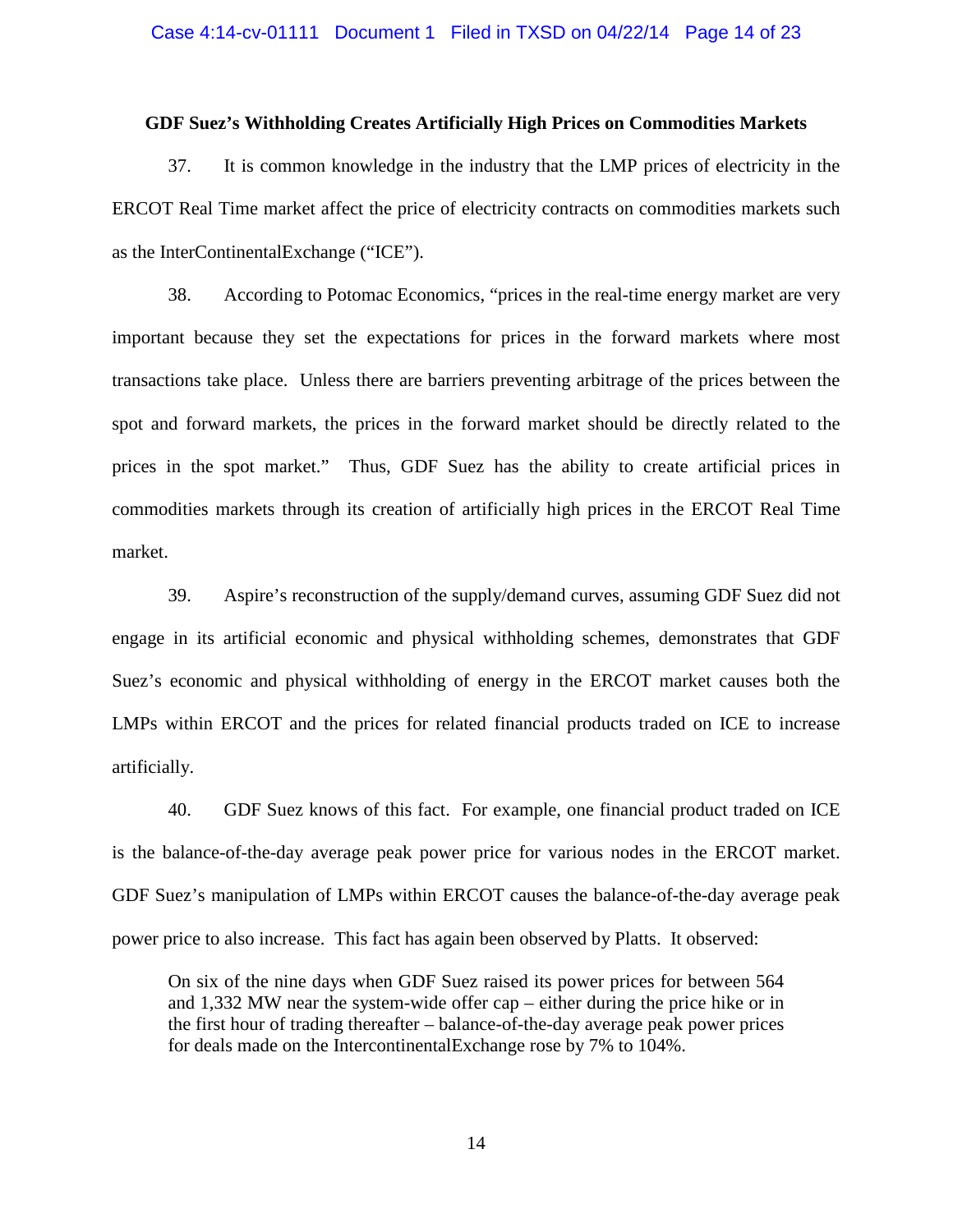### Case 4:14-cv-01111 Document 1 Filed in TXSD on 04/22/14 Page 15 of 23

41. Aspire has also identified this effect. For the exemplar days identified above on which GDF Suez engaged in either economic or physical withholding of energy, Aspire has reconstructed supply and demand curves. The result of those re-constructed supply and demand curves shows that GDF Suez's withholding materially caused the balance-of-the-day average peak power prices to be higher than they would have been absent GDF Suez's withholding.

42. GDF Suez knows its withholding will have the identified effect on the financial products traded on ICE and, indeed, intends that result.

43. GDF Suez knows that Real Time LMP is part of virtual trades and thus it intends that its manipulation of the Real Time LMP will directly affect the values used in virtual trades.

44. The times when GDF Suez will decide to artificially create scarcity through either economic or physical withholding of energy are known only to it. Thus, the markets cannot anticipate its actions and cannot contemplate its manipulation when determining prices. GDF Suez trades in the forward markets, including on ICE. It thus has superior, material, non-public knowledge on which to base its trades. Further, GDF Suez's manipulations assure that any long positions it takes on ICE are correct and it can take assured forward hedging actions on the commodities market not available to others.

45. One reason GDF Suez is willing to forego the profit it can make selling energy in the ERCOT market at prices above its marginal costs is because it can make more elsewhere – namely, by trading with inside, superior knowledge on commodities markets like ICE. As Platts noted, GDF Suez "by increasing real-time prices, may be able to increase overall profits if their gains in the closely linked financial markets, not operated by ERCOT, more than make up for losses from selling less capacity in the real-time market." Or, as Potomac Economics stated, "Because forward prices will generally be highly correlated with spot prices, price increases in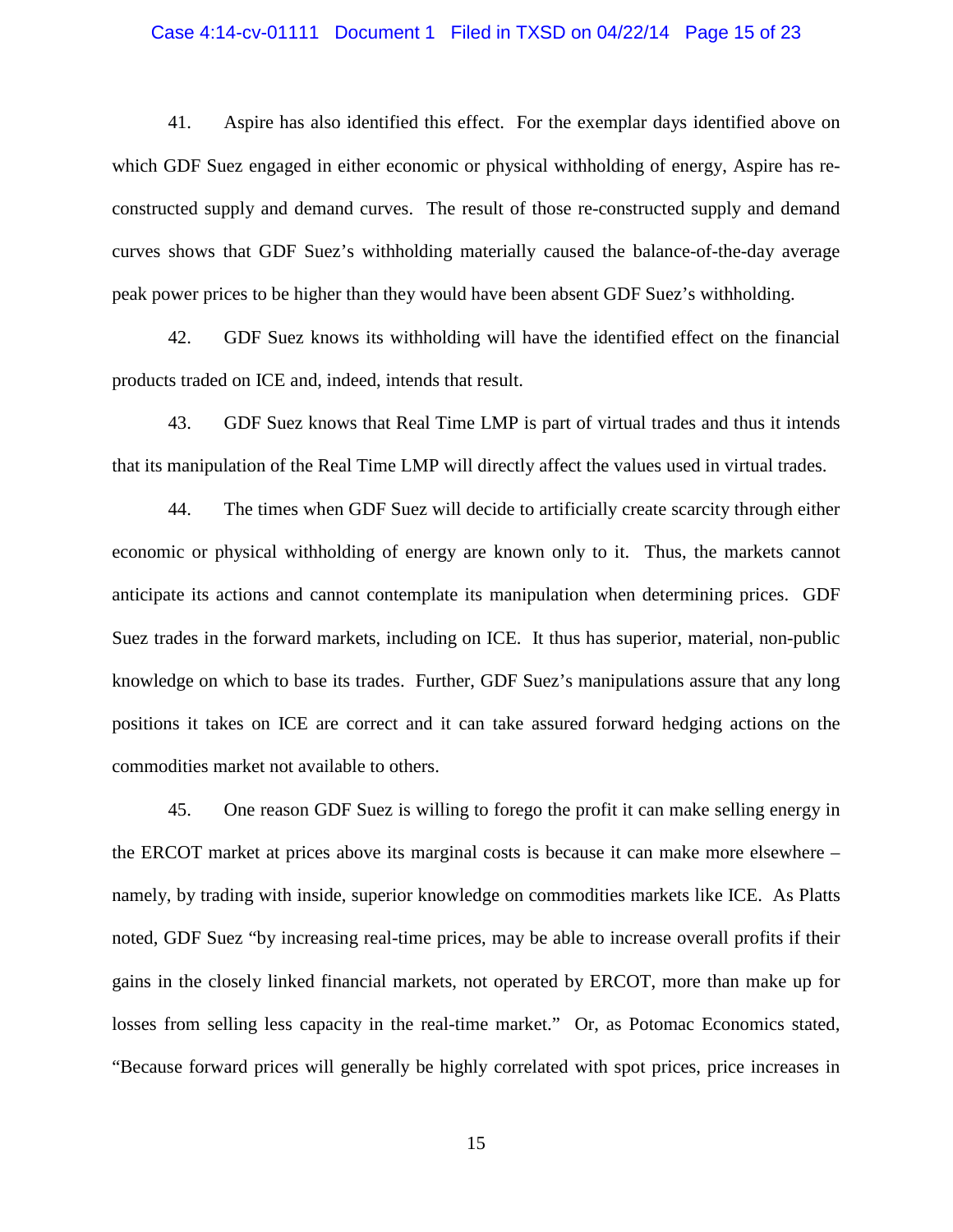### Case 4:14-cv-01111 Document 1 Filed in TXSD on 04/22/14 Page 16 of 23

the real-time energy market can also increase a supplier's profits in the bilateral energy market . . . the withholding firm's incremental profit due to higher price is greater than the lost profit from the foregone sales of its withheld capacity."

46. In additional to the direct effect higher LMP prices have on the financial markets, the unpredictable nature of GDF Suez's actions create unforeseeable volatility in the financial markets, which separately increases prices in those markets.

## **The Resulting Harm Caused by GDF Suez's Intentional Manipulation of ERCOT LMPs and the Commodities Markets**

47. GDF Suez's actions in the ERCOT market harm rate payers. GDF Suez's actions artificially drive up the average cost of energy. That artificial increase is then passed on to the consumer in the form of higher rates, which they should not have to pay.

48. GDF Suez's intentional, knowing and reckless manipulation of the commodities markets has also damaged Aspire and Raiden and other similarly situated traders.

49. As noted above, the commodities markets set prices based on the disclosed expected generation. Traders then make decisions based on those prices and other information relevant to expected supply and demand. Neither the market nor traders have the ability to consider GDF Suez's undisclosed intent and decision to economically or physically withhold otherwise available energy. GDF Suez's manipulation of prices in the commodities markets, through its actions within ERCOT, create artificial and unpredictable prices on ICE and directly manipulate the values in virtual trades and thus makes Aspire's and Raiden's rational trades and predictions, based on the disclosed information, incorrect, causing Aspire and Raiden to lose money or make less money that they should have if there had been no illegal manipulation from GDF Suez.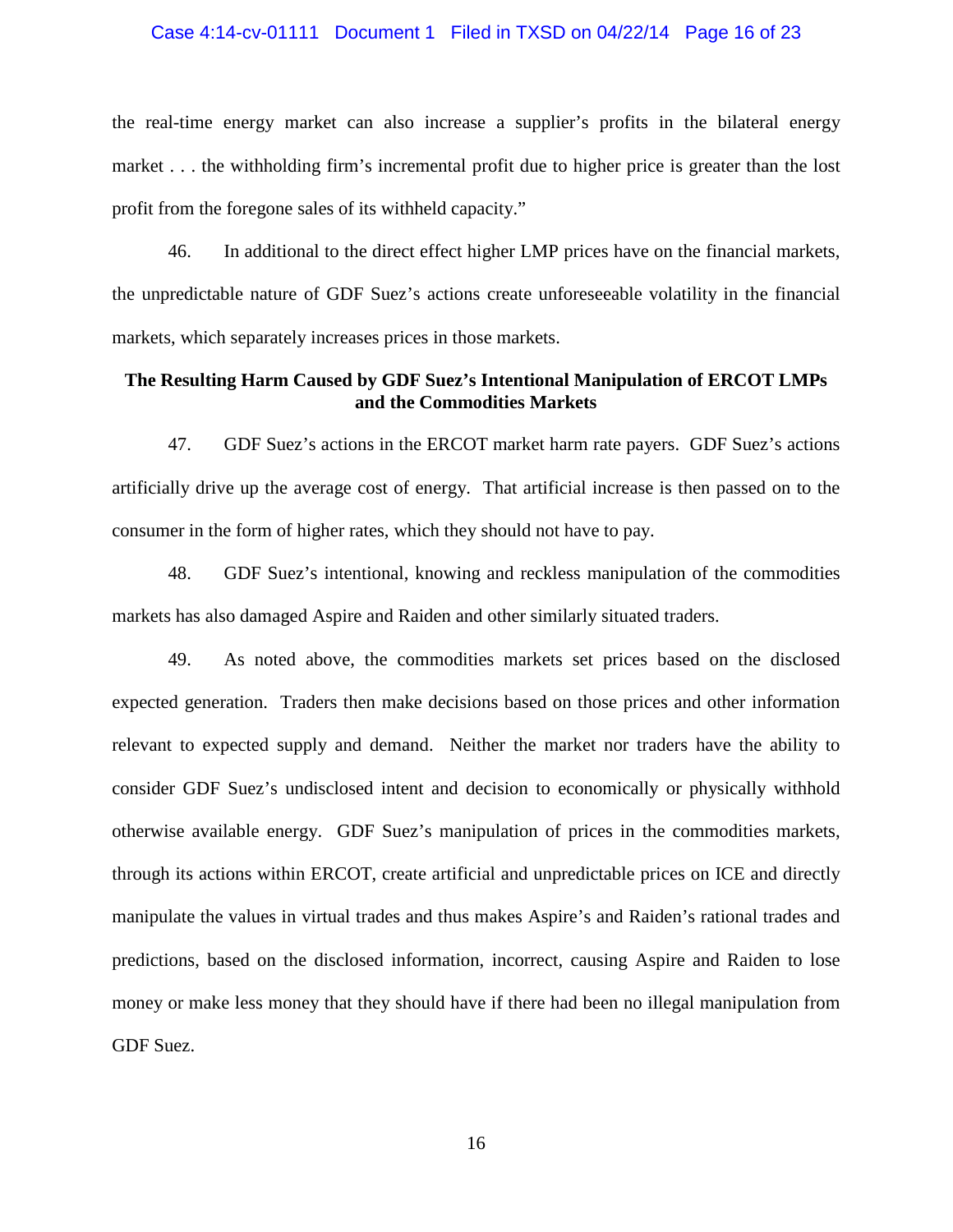### Case 4:14-cv-01111 Document 1 Filed in TXSD on 04/22/14 Page 17 of 23

50. On July 23, 2013, October 1 and November 22, alone, through its reconstruction of supply and demand curves (based on information available to it from ERCOT), Aspire has calculated that GDF Suez's manipulation caused prices to be higher than they would have been had the illegal manipulation not have occurred.

51. GDF Suez's artificial price caused Aspire to lose \$526,000, \$4,298,448 and \$2,832,000 on July 23, October 1 and November 22, respectively, compared to its what its position in the market would have been had GDF Suez not engaged in any illegal conduct. Over the last two years, Aspire estimates GDF Suez's manipulation has caused it to lose approximately \$20 million. Raiden has lost significant amounts making virtual trades a result of GDF Suez's manipulation of the LMP. In addition to Aspire's and Raiden's quantifiable damages, they each have lost opportunities because they have stayed out of the market due to the unpredictable volatility GDF Suez's manipulation causes.

52. While ERCOT might tolerate GDF Suez's exploitation of its "small fish" exception and GDF Suez's intentional manipulation of its LMP prices for GDF Suez's gain, GDF Suez's actions violate the Commodities Exchange Act.

### **COUNT I: VIOLATION OF THE CEA**

53. Aspire incorporates herein the allegations contained in paragraphs 1-52 of its Complaint.

54. The CEA, 7 U.S.C. § 9(1), provides in relevant part:

It shall be unlawful for any person, directly or indirectly, to use or employ, or attempt to use or employ, in connection with any swap, or a contract of sale of any commodity in interstate commerce, or for future delivery on or subject to the rules of any registered entity, any manipulative or deceptive device or contrivance, in contravention of such rules and regulations as the Commission shall promulgate by not later than 1 year after July 21, 2010.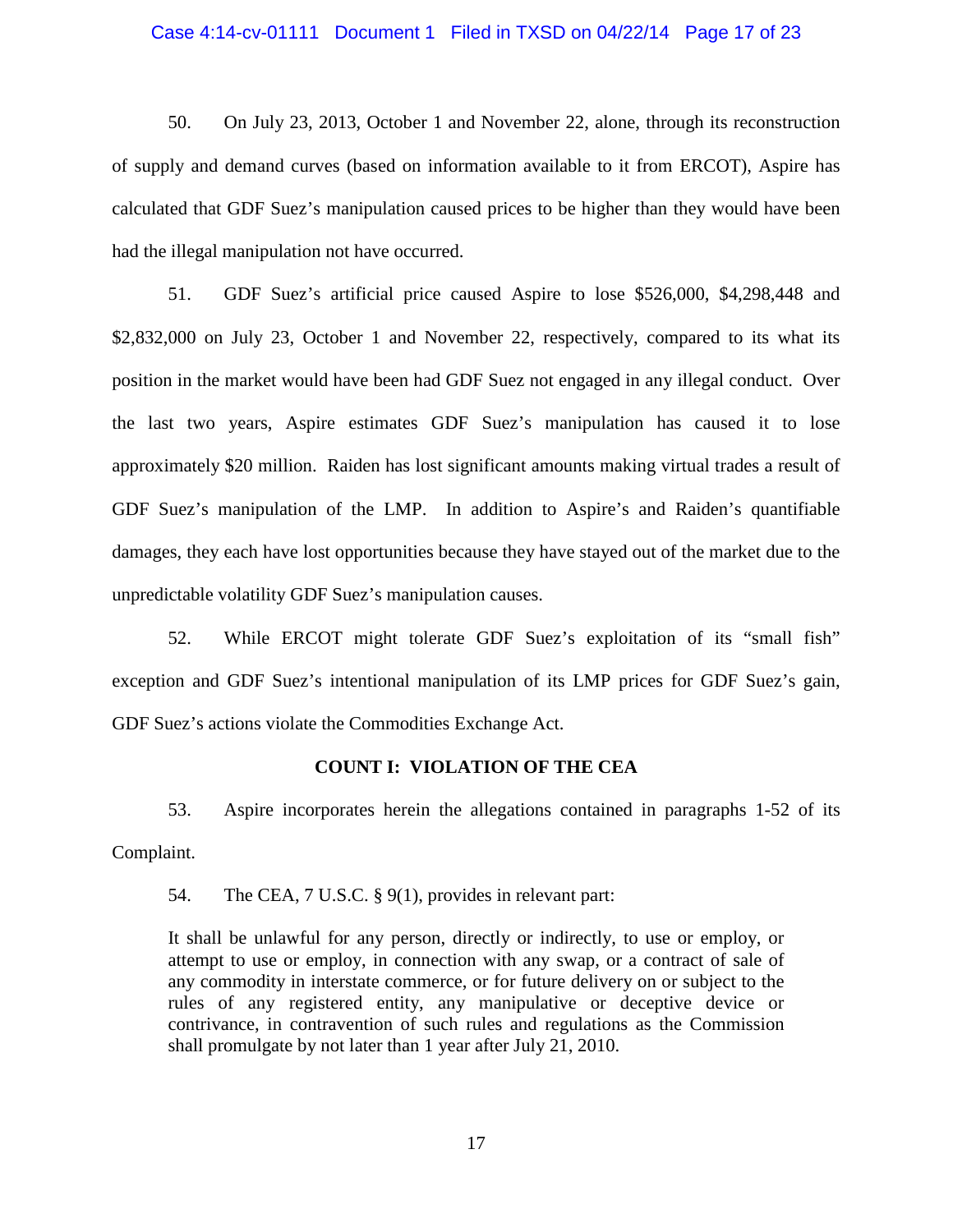55. The CEA, 7 U.S.C. § 9(3), provides in relevant part:

In addition to the prohibition in paragraph (1), it shall be unlawful for any person, directly or indirectly, to manipulate or attempt to manipulate the price of any swap, or of any commodity in interstate commerce, or for future delivery on or subject to the rules of any registered entity.

56. The CEA, 7 U.S.C. § 9(2) provides in relevant part:

It shall be unlawful for any person to make any false or misleading statement of a material fact to the Commission, including in any registration application or any report filed with the Commission under this chapter, or any other information relating to a swap, or a contract of sale of a commodity, in interstate commerce, or for future delivery on or subject to the rules of any registered entity, or to omit to state in any such statement any material fact that is necessary to make any statement of a material fact made not misleading in any material respect, if the person knew, or reasonably should have known, the statement to be false or misleading.

57. Through its withholding schemes described above, GDF Suez intentionally, knowingly, and recklessly has manipulated, and continues to manipulate, the price of electricity in the ERCOT market and has caused the prices in ERCOT's Real Time market to increase artificially (i.e. not in accord with legitimate forces of supply and demand).

58. GDF Suez's knows and intends that its creation of artificially high prices in the ERCOT Real Time market for electricity has created and will create artificially high prices for electricity contracts in commodities markets, such as ICE and will directly manipulate the values in virtual trades. And that is exactly what happened.

59. Just as Potomac Economics explained, GDF Suez intentionally creates artificially high prices on ICE and directly manipulates the values in virtual trades so that it is able gain more on its trades than it loses by not selling energy within ERCOT at prices that exceed its marginal costs. Those actions have violated and continue to violate 7 U.S.C. §§ 9(1) and (3).

60. GDF Suez's statements of its expected generation within ERCOT on days where it intended to economically withhold generation did not disclose that intent or its intended and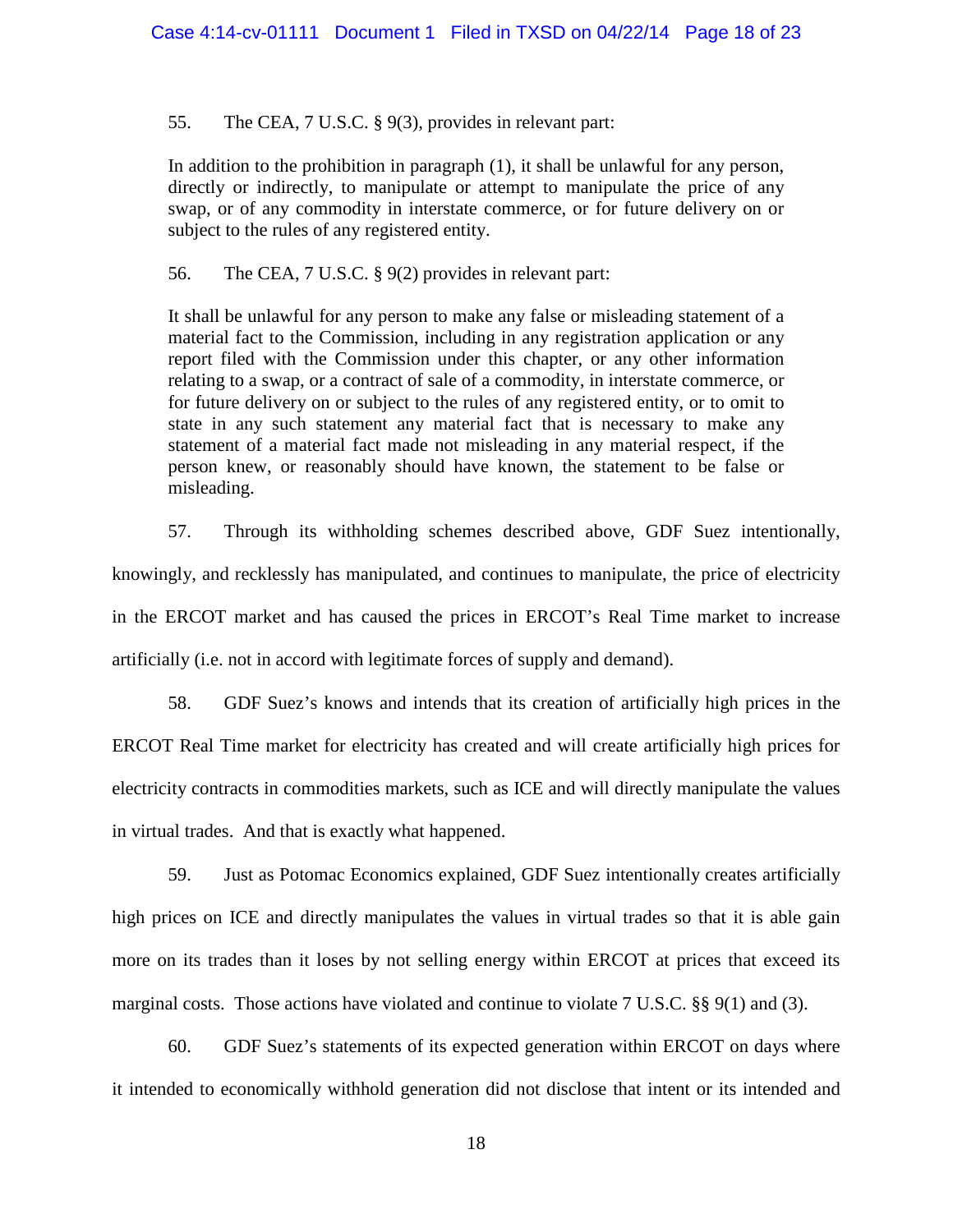### Case 4:14-cv-01111 Document 1 Filed in TXSD on 04/22/14 Page 19 of 23

known effect. Thus, its statements regarding expected generation were knowingly or recklessly false or misleading or omitted material information which made its statements false or misleading. GDF Suez's intentional, knowing or reckless dissemination of false and misleading information caused Aspire and Raiden damages because the markets and Aspire and Raiden made trading decisions based upon the false information GDF Suez disseminated. GDF Suez's intentional or reckless dissemination of false and misleading information has violated and continues to violate 7 U.S.C. § 9(2).

61. GDF Suez's manipulation of prices for electricity contracts in commodities markets such as ICE has caused Aspire to suffer more than \$20 million in damages, as detailed above, by creating artificial prices for electricity contracts traded on ICE and has caused Raiden damages from its trades on ERCOT's virtuals markets.

### **COUNT II: CONSPIRACY AND AIDING AND ABETTING**

62. Aspire incorporates herein the allegations contained in paragraphs 1-61 of its Complaint.

63. GDF SUEZ Energy North America, Inc., Ennis Power Company, LLC, Wise County Power Company, LLC, Midlothian Energy, LLC, Hays Energy, LLC, Wharton County Generation, LLC, and Coleto Creek Power, LP have agreed and conspired and worked in concert, such that one is the agent of the other, to manipulate the LMP prices within ERCOT through the above-identified withholding schemes with the intent and effect of manipulating the prices for electricity contracts in commodities markets such as ICE in violation of 7 U.S.C. §§  $(9)(1)$ ,  $(2)$  and  $(3)$ .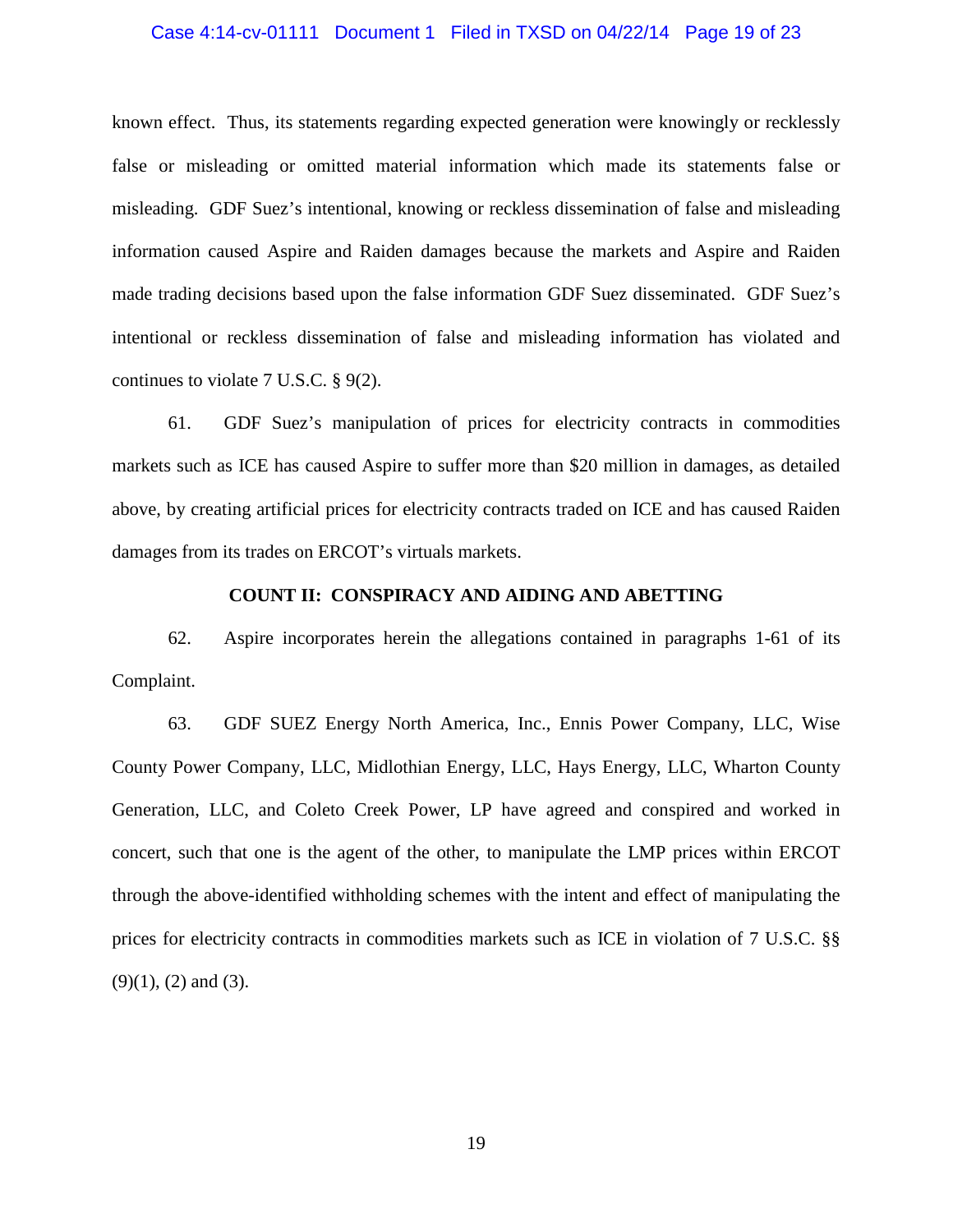### Case 4:14-cv-01111 Document 1 Filed in TXSD on 04/22/14 Page 20 of 23

64. Each defendant is therefore liable for the others' actions and all defendants are liable for the damages they have caused Aspire and Raiden, as a result of their agreement and conspiracy, and their actions in furtherance thereof, to violate the CEA.

65. Defendants Ennis Power Company, LLC, Wise County Power Company, LLC, Midlothian Energy, LLC, Hays Energy, LLC, Wharton County Generation, LLC, and Coleto Creek Power, LP knew of GDF Suez Energy North America, Inc.'s intent to manipulate ICE and the ERCOT virtual markets through their economic and physical withholding of energy. Indeed, the above entities' knowledge and intended cooperation was essential to the intent to manipulate those markets since they are the generation entities whose generation was artificially withheld. The market manipulation could not have been accomplished but for the above entities' knowledge, cooperation and participation in the manipulation schemes, specifically through their artificial withholding of generation.

66. Separately and alternatively, GDF Suez Energy North America, Inc.'s intent to manipulate must be inferred to the above generation entities since GDF Suez Energy North America, Inc. controls their generation decisions. The generation entities do not have a will regarding their generation separate from GDF Suez Energy North America, Inc.

67. Accordingly, the above generation entities have also violated the CEA by aiding and abetting GDF SUEZ Energy North America, Inc.'s violation of the CEA by intentionally following GDF SUEZ Energy North America, Inc.'s instructions to economically and physically withhold energy to (a) to cause artificially high LMP prices; (b) to cause artificially high prices and hedging and speculation opportunities on commodities exchanges like ICE; and (c) to directly manipulate the values of ERCOT virtual trades.

68. Defendants' concerted actions have caused Aspire and Raiden damages.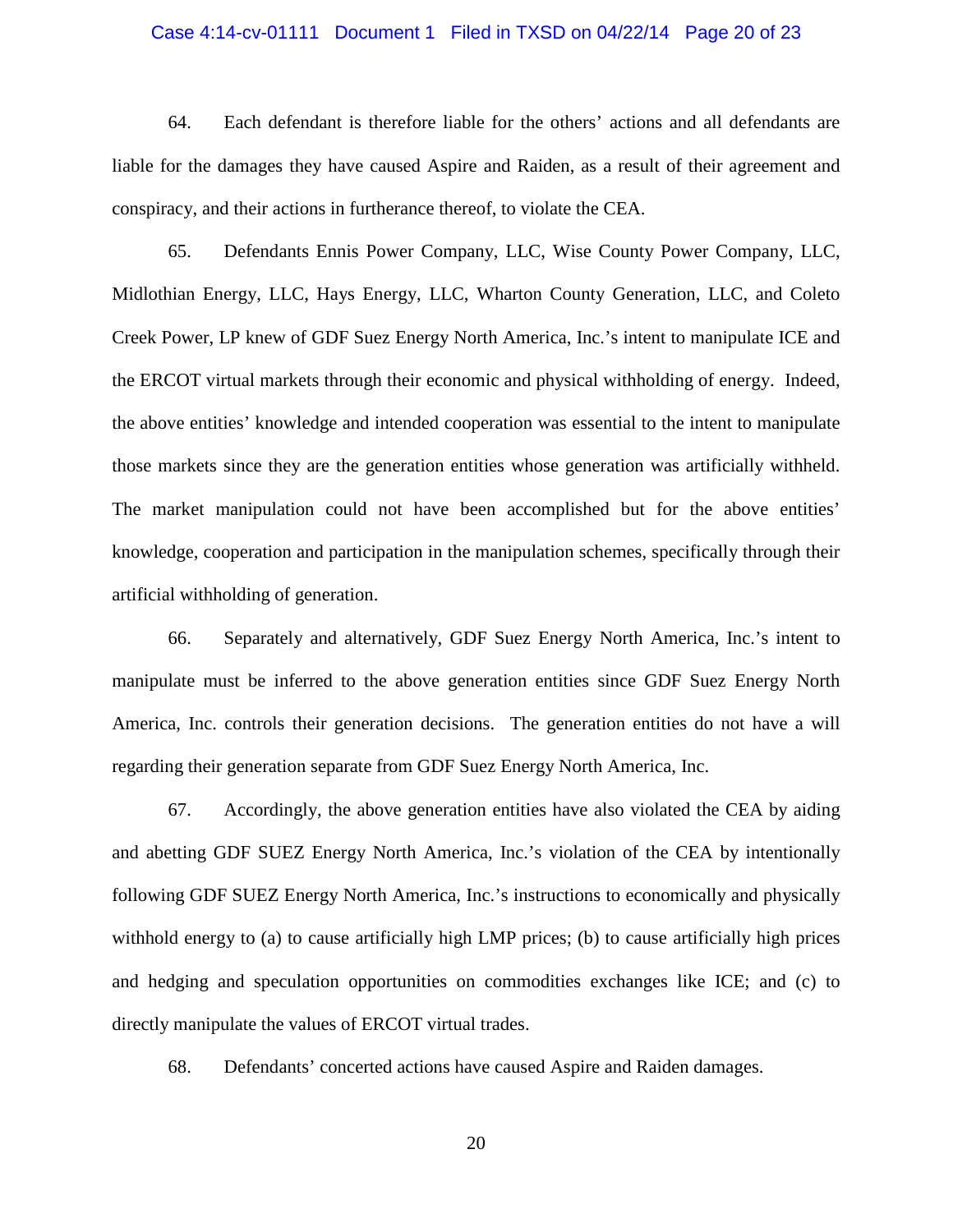### **COUNT III: PERMANENT INJUNCTION**

69. Aspire incorporates herein the allegations contained in paragraphs 1-68 of its Complaint.

70. GDF Suez has violated the CEA through the above identified economic and physical withholding schemes.

71. GDF Suez's illegal conduct has caused Aspire and Raiden injuries for which there is no monetary relief; namely, GDF Suez's illegal manipulation has introduced volatility into the commodities markets so that on many occasions Aspire and Raiden cannot reasonably participate in those markets. The opportunity cost in such instances cannot be quantified with any certainty. Therefore, Aspire and Raiden have suffered injury for which an action at law is inadequate and therefore Aspire has suffered from GDF Suez's illegal conduct and it will continue to suffer such harm unless GDF Suez's illegal manipulation in violation of the CEA is enjoined. Thus, Aspire and Raiden have suffered irreparable harm.

72. The CEA evidences a public policy against GDF Suez's manipulative schemes.

73. The irreparable harm to Aspire and Raiden, and to the market generally, is greater if GDF Suez's manipulative schemes are allowed to continue than the harm to GDF Suez if its manipulative scheme is enjoined since GDF Suez will not suffer any legitimate harm from it being ordered to stop illegal conduct.

74. Accordingly, the Court should permanently enjoin GDF Suez from economically withholding its generation, as described above, and from physically withholding its generation absent a legitimate reason for such physical withholding.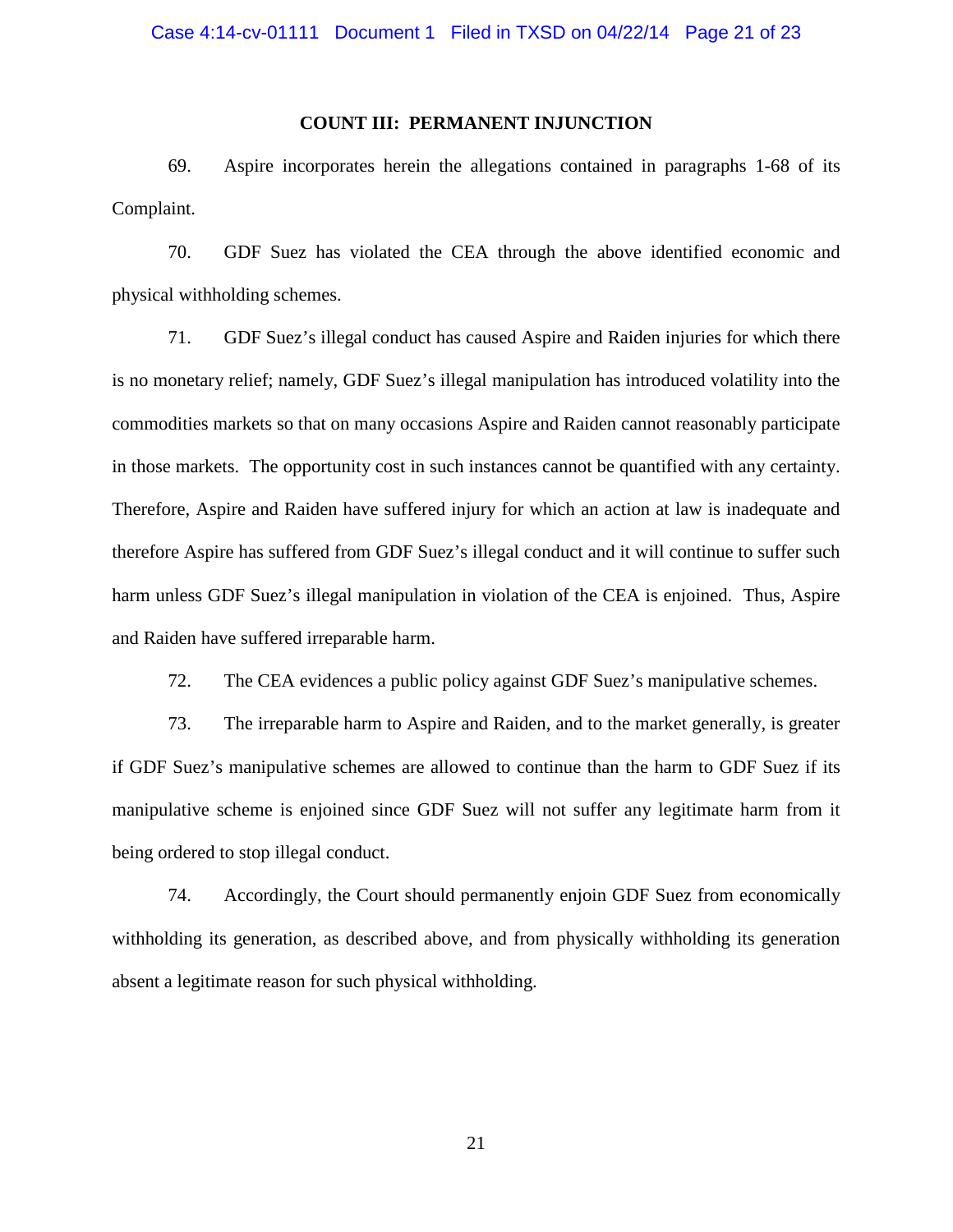### **COUNT IV: DECLARATORY RELIEF**

75. Aspire incorporates herein the allegations contained in paragraphs 1-74 of its Complaint.

76. An actual, substantial, and *bona fide* controversy exists, under 28 U.S.C. § 2201, between Aspire and the GDF Suez, of immediacy and reality, and which can be resolved by a declaration of the parties' rights. Specifically, whether GDF Suez, through its economic and physical withholding schemes and its dissemination of false and misleading information, identified above, has violated 7 U.S.C. §§ 9(1), (2) and/or (3).

77. The rights of the parties to this controversy can be finally determined by a declaratory judgment from this Court. A declaratory judgment would serve the useful purpose of settling the controversy, in that such a judgment would eliminate further litigation by finally establishing the parties' rights.

78. Accordingly, Aspire and Raiden request that the Court declare:

- That by its economic withholding of generation capacity as described above, with the intent to manipulate the price of electricity contracts in the commodities markets, GDF Suez has violated 7 U.S.C. §§ 9(1) and (3);
- That by its physical withholding of generation capacity as described above, with the intent to manipulate the price of electricity contracts in the commodities markets, GDF Suez has violated 7 U.S.C. §§ 9(1) and (3);
- That by its dissemination of false and misleading information regarding its expected generation GDF Suez has violated 7 U.S.C. §§ 9(2);
- That GDF Suez's illegal actions have caused Aspire damages;
- That GDF Suez should be permanently enjoined from disseminating false information regarding its generation and from manipulating the price of electricity contracts in the commodities markets.

## **JURY REQUEST**

79. Plaintiffs request a trial by jury.